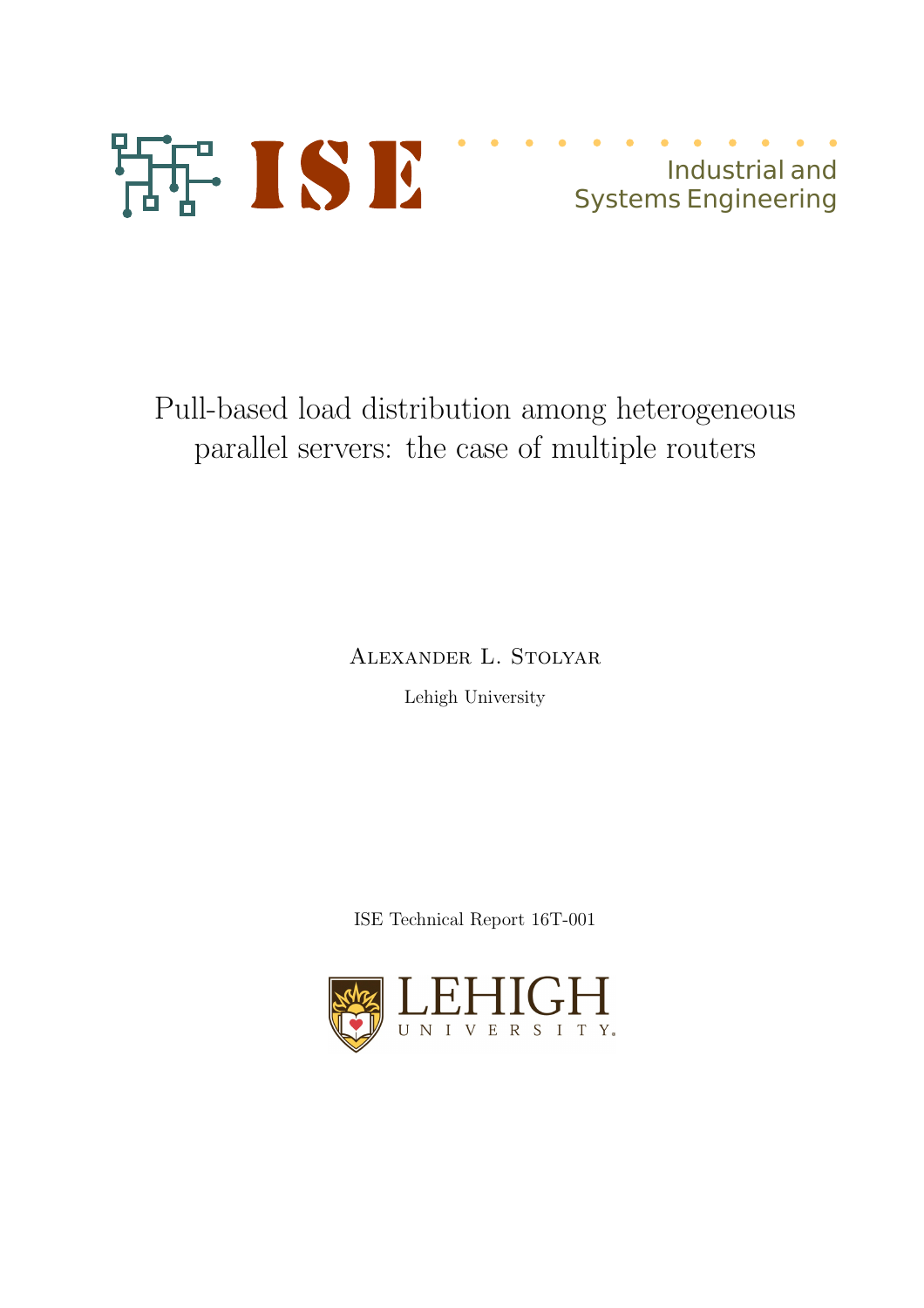# Pull-based load distribution among heterogeneous parallel servers: the case of multiple routers

Alexander L. Stolyar Lehigh University 200 West Packer Avenue, Room 484 Bethlehem, PA 18015 stolyar@lehigh.edu

December 24, 2015

#### Abstract

The model is a service system, consisting of several large server pools. A server processing speed and buffer size (which may be finite or infinite) depend on the pool. The input flow of customers is split equally among a fixed number of routers, which must assign customers to the servers immediately upon arrival. We consider an asymptotic regime in which the customer total arrival rate and pool sizes scale to infinity simultaneously, in proportion to a scaling parameter  $n$ , while the number of routers remains fixed.

We define and study a multi-router generalization of the pull-based customer assignment (routing) algorithm PULL, introduced in [10] for the single-router model. Under PULL algorithm, when a server becomes idle it send a "pull-message" to a randomly uniformly selected router; each router operates independently – it assigns an arriving customer to a server according to a randomly uniformly chosen available (at this router) pull-message, if there is any, or to a randomly uniformly selected server in the entire system, otherwise.

Under Markov assumptions (Poisson arrival process and independent exponentially distributed service requirements), and under sub-critical system load, we prove asymptotic optimality of PULL: as  $n \to \infty$ , the steady-state probability of an arriving customer experiencing blocking or waiting, vanishes. Furthermore, PULL has an extremely low router-server message exchange rate of one message per customer. These results generalize some of the single-router results in [10].

Key words and phrases: Large-scale heterogeneous service systems; multiple routers (dispatchers); pullbased load distribution; PULL algorithm; load balancing; fluid limits; stationary distribution; asymptotic optimality

AMS 2000 Subject Classification: 90B15, 60K25

# 1 Introduction

Design of efficient load distribution algorithm for modern data processing systems is a challenging problem. An algorithm needs to have a good performance, which typically means low waiting times and blocking probabilities of the jobs. A big part of the challenge of achieving this goal efficiently, stems from the fact that such systems are heterogeneous (i.e., different servers may have different capabilities) and have very large scale. This makes the following features of a load distribution algorithm very desirable, and perhaps even required: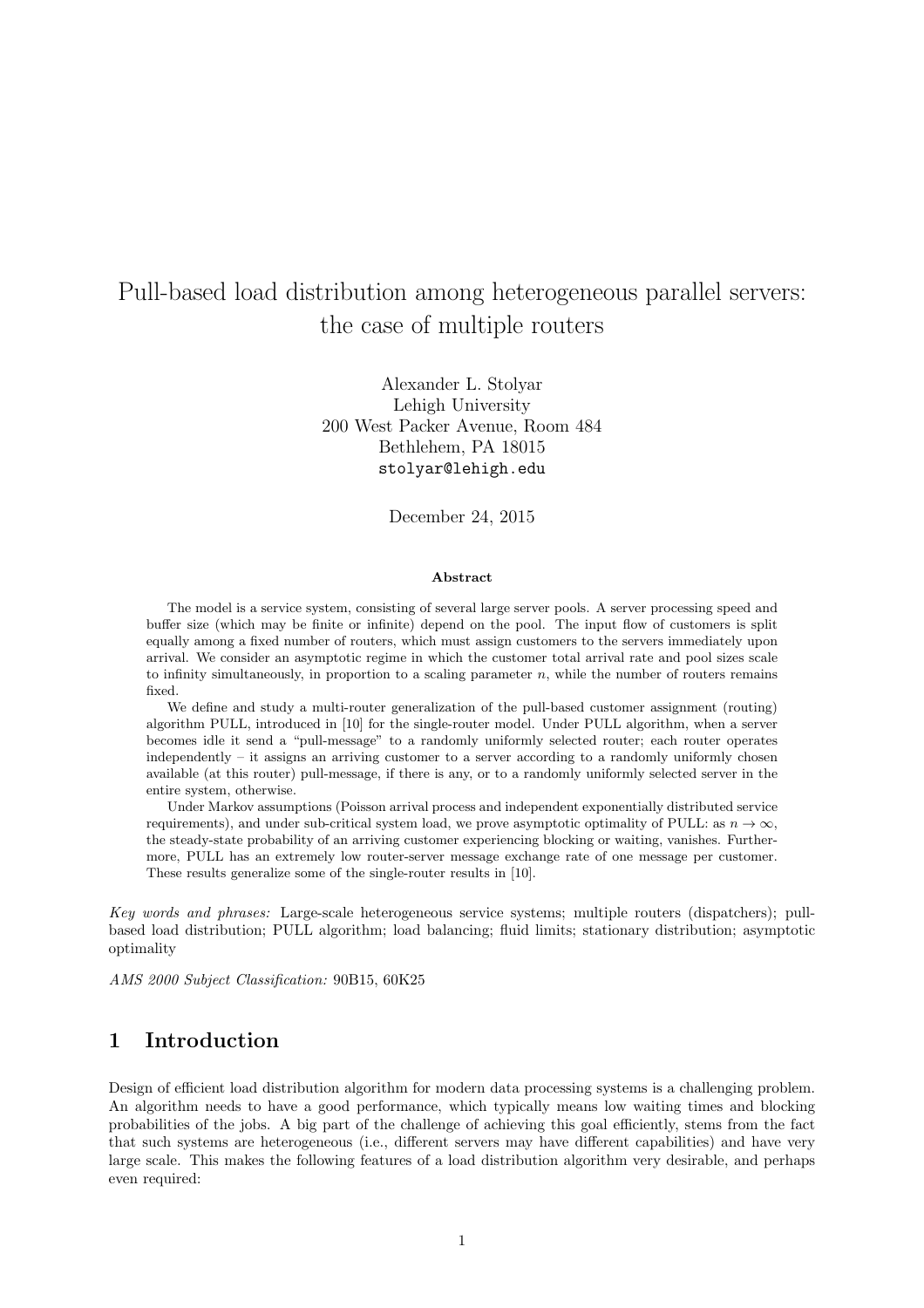- An algorithm should be oblivious of the server types as much as possible.
- An algorithm should allow a distributed implementation, where assignment (routing) of jobs to servers is done by multiple routers, each handling a fraction of demand. This is because having a single router to handle a massive demand may be infeasible or impractical (see [6]).
- The router-server signaling overhead should be small.

Motivated by the challenges described above, in this paper we consider the following model. It is a service system, consisting of several large server pools. The system is heterogeneous in that a server processing speed and buffer size depend on the pool; the buffer size is the maximum number of jobs – or, customers – that can be queued at the server, and it can be finite or infinite. There is a finite number of routers. The flow of customer arrivals into the system is split equally among the routers, which must assign (or, route) "their" customers to the servers immediately upon arrival. This model is a generalization of the single-router model in [10].

We define and study (two versions of) a *pull-based* customer assignment (routing) algorithm PULL. (One of the algorithm versions is a generalization of the single-router PULL algorithm in [10].) Under this algorithm, when a server becomes idle it sends a "pull-message" to a randomly uniformly selected router; each router operates independently – it assigns an arriving customer to a server according to a randomly uniformly chosen available (at this router) pull-message, if there is any, or to a randomly uniformly selected server in the entire system, otherwise.

We make Markov assumptions: Poisson arrival process and independent exponentially distributed customer service requirements. We consider an asymptotic regime in which the number of routers remains fixed, but the customer total arrival rate and pool sizes scale to infinity simultaneously, in proportion to some scaling parameter n, while the system load is sub-critical (i.e., the load is smaller than the system capacity by  $cn$ for some  $c > 0$ .

The main results of this paper can be informally stated as follows (formal statements are given in Lemma 2, Theorems 3 and 4):

- The system process under PULL is stable (positive recurrent) for all sufficiently large  $n$ .
- PULL is asymptotically optimal: As  $n \to \infty$ , the steady-state probability of each pool having idle servers and each router having pull-messages goes to 1; consequently, the steady-state probability of an arriving customer experiencing blocking or waiting, vanishes. (Furthermore, in the limit, the idle servers in each pool have their pull-messages distributed equally among the routers.)
- Router-server signaling message exchange rate under PULL is at most two messages per customer for a pre-limit system, and equal to one message per customer in the  $n \to \infty$  limit.

These results generalize the single-router results in [10], under Markov assumptions. (The main results in [10] hold under more general assumptions on the service requirement distributions – it suffices that they have a decreasing hazard rate.)

The following are some comments on the model and main results, which demonstrate that PULL algorithm does satisfy the listed above desired features of a load distribution algorithm:

• The assumption that the input flow of customers is equally split among the routers is non-restrictive. A real system can have a single "pre-router", which is a single point of entry of customers into the system. The pre-router's only function would be to distribute arriving customers in, say, round-robin fashion among the routers. Given the utmost simplicity of this function, there is no problem in handling all arriving customers by a single pre-router; this is in contrast to a router, which has to do actual customer-to-server assignment, requiring more processing per customer.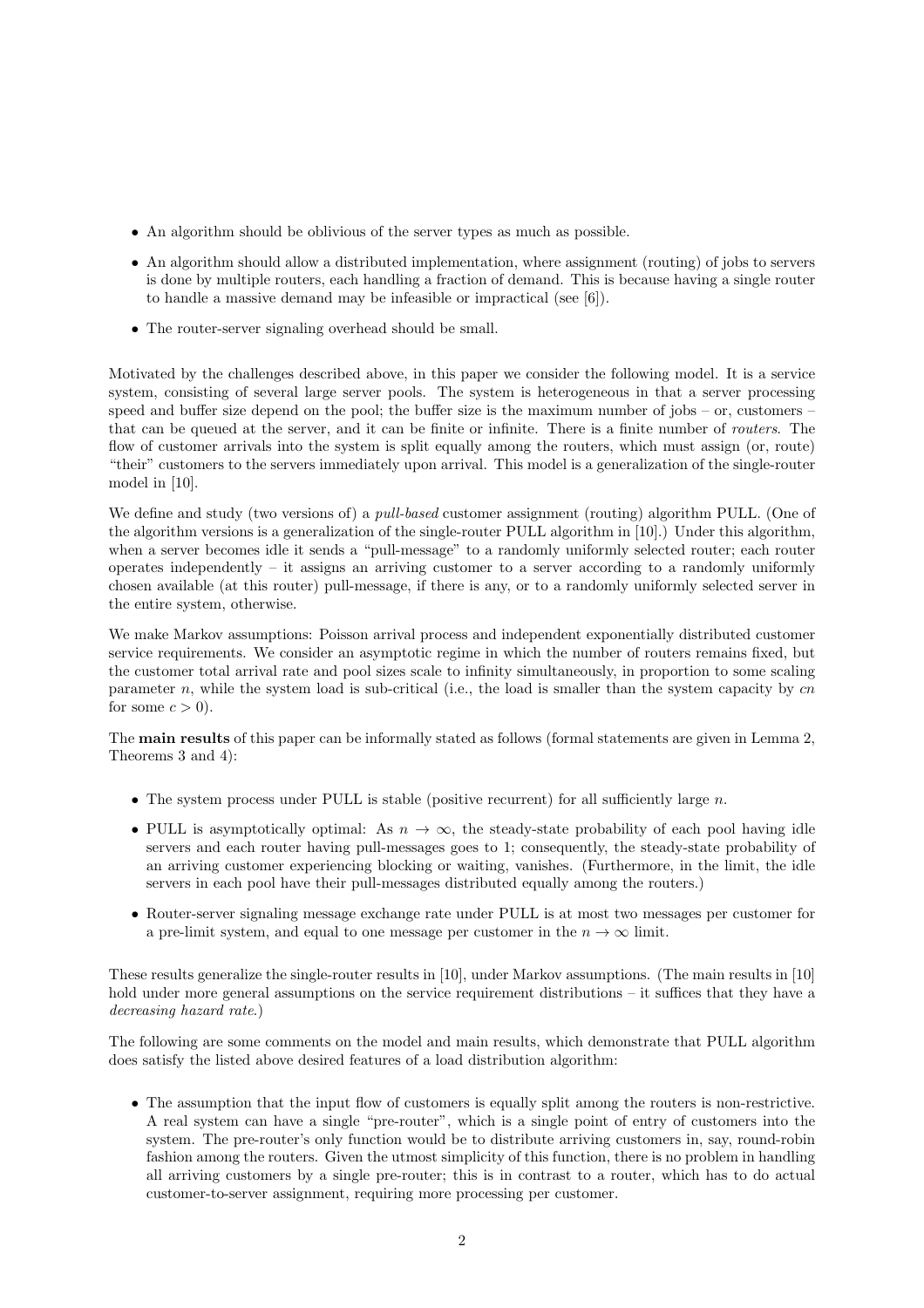- The asymptotic optimality property of PULL shows that its performance in a large-scale system is perfect – waiting and/or blocking of arriving customers vanishes. In particular, its performance is much superior to that of the celebrated power-of-d-choices, or JSQ(d), algorithm [2, 3, 7, 11]. (JSQ(d) is defined and discussed below. See also [10] for more detailed PULL Vs. JSQ(d) comparisons.) The advantage of PULL over JSQ(d) is especially striking in heterogeneous systems, where JSQ(d) is not even applicable in general (see [10]).
- The router-server message exchange rate under PULL is extremely low: at most 2/customer and, in the limit,  $1$ /customer. (It is  $2d$  under JSQ(d), where d is a parameter whose values of interest are  $d > 2.$
- We want to emphasize that PULL algorithm does not try to explicitly balance the distribution of available pull-messages among routers – a perfect (in the limit) balancing occurs "automatically". This useful property is somewhat counterintuitive.
- In terms of technique, the generalization of the results of  $[10]$  to the multi-router case is not straightforward. The main reason is as follows. Process monotonicity plays a key role in this paper as it did in [10]. However, in the single-router case, there is the minimum (smallest) state of the process; this gives a simple characterization of the process steady-state as a limit of the stochastically monotone increasing process, starting from the smallest state; the analysis in [10] essentially relies on this fact. There is no smallest state in the multi-router case; this requires new approaches to establish the main results.

There exists a large amount of previous work on the load distribution in service systems. Majority of the previous work is focused on load balancing (in the sense of equalizing server loads) in homogeneous systems (with all servers identical); see e.g. [3, 6] for reviews. Load balancing is only one possible objective of load distribution. While it is a natural objective for homogeneous systems, it is not necessary to achieve asymptotic optimality. Our PULL algorithm is an example – it is asymptotically optimal, without attempting and without in general achieving load balancing among all servers in the system. (It does, however, equalize load among servers within each pool.)

Much attention, especially in recent years, was devoted to *power-of-d-choices*, or *join-the-shortest-queue(d)*, or JSQ(d), algorithm  $[2, 3, 7, 11]$ . Under this algorithm each arriving customer joins the shortest out of d randomly selected queues, where  $d \geq 1$  is an algorithm parameter. JSQ(1) is just a random uniform routing, so that the interesting cases are when  $d \geq 2$  and is small. The cited above work, as well as practically all work on JSQ(d), is for homogeneous systems. (For heterogeneous systems JSQ(d) with  $d \geq 2$  is not applicable in general – see [10].) The advantage of JSQ(d) with small  $d \geq 2$  over JSQ(1) is that it dramatically reduces the steady-state delays, at the cost of only small router-server signaling message exchange rate of 2d/customer. Our results show that PULL algorithm asymptotically eliminates steady-state delays and has even smaller signaling message exchange rate, just 1/customer; and it is applicable to heterogeneous systems. Assuming the queue-length queries/responses are instantaneous, the JSQ(d) algorithm is unaffected by whether the system has a single or multiple routers.

A pull-based approach to load distribution is relatively recent [1, 6, 10]. Paper [1] proposed this approach in practical settings, and studied it by simulations, which demonstrated good performance. Paper [6] considers a homogeneous system model with multiple routers. It proposes a pull-based algorithm, called join-idlequeue (JIQ), which is essentially what we call PULL algorithm in this paper. (PULL has additional features; most importantly, the random uniform choice of pull-messages by each router.) The asymptotic regime in [6] is different from ours: both the numbers of servers and routers grow to infinity, with their ratio kept constant; heuristic arguments are used to conjecture the limit of the system steady-states; simulations both supported the conjecture validity and demonstrated good performance of the algorithm. Paper [10] considered a special – single-router – version of the model in this paper, and rigorously proved the asymptotic optimality of PULL, under assumptions more general than Markov (namely, for service time distributions with decreasing hazard rate). The main results of this paper generalize those in [10] to the multi-router model, under Markov assumptions.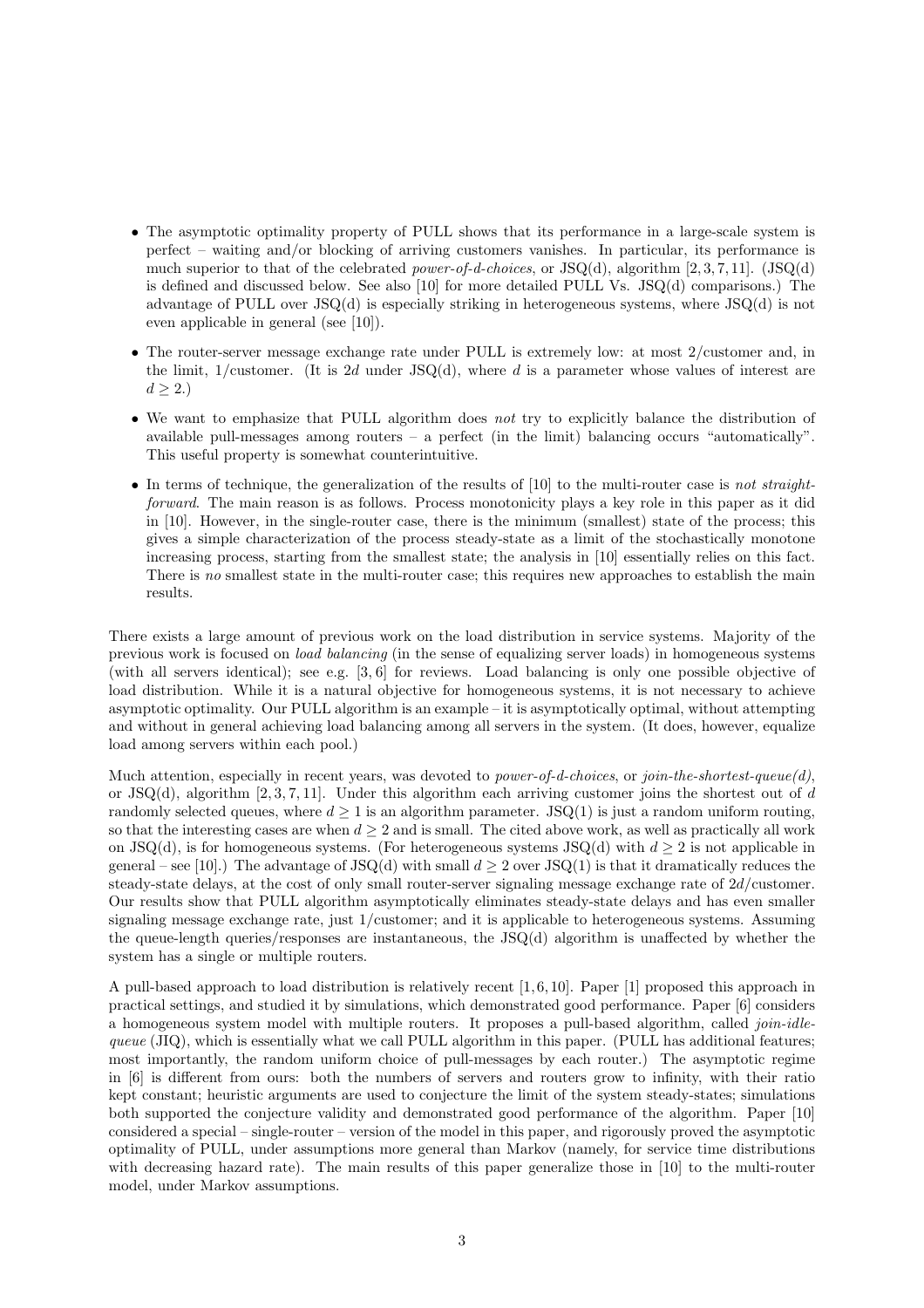Recent papers [4, 8] consider a single-router homogeneous system, under Markov assumptions, in the so called Halfin-Whitt asymptotic regime, where the number of servers scales in proportion to  $n \to \infty$  and the system load is smaller than capacity by  $c\sqrt{n}$  for some  $c > 0$ . These papers prove diffusion limits of the system transient behavior under *join-the-shortest-queue* routing (in [4]) and under its generalization which also includes JIQ as a special case (in [8]).

Finally, we note that pull-based algorithms can be applied to systems with more general server structures, beyond simple single server. For example, it is shown in [10] that the asymptotic optimality of PULL extends to (single-router) models, where server processing speed depends on its queue length. Another example is recent paper [9], which proposes and studies an algorithm, which can be viewed as a version of PULL, for (single-router) heterogeneous service systems with packing constraints at the servers.

### 1.1 Basic notation

Symbols  $\mathbb{R}, \mathbb{R}_+$ ,  $\mathbb{Z}, \mathbb{Z}_+$  denote the sets of real, real non-negative, integer, and integer non-negative numbers, respectively. For finite- or infinite-dimensional vectors, the vector inequalities are understood componentwise, unless explicitly stated otherwise. We use notation  $x(\cdot) = (x(t), t > 0)$  for both a random process and its realizations, the meaning is determined by the context; the state space (of a random process) and the metric and/or topology on it are defined where appropriate, and we always consider Borel σ-algebra on the state space. Abbreviation u.o.c. means uniform on compact sets convergence, and  $w.p.1$  means with probability 1. Notations  $\Rightarrow$  and  $\stackrel{d}{=}$  signify convergence and equality in distribution, respectively, for random elements. For a process  $x(\cdot)$ , we denote by  $x(\infty)$  a random element whose distribution is a *stationary* distribution of the process, assuming the latter exists. For  $a, b \in \mathbb{R}$ , |a| denotes the largest integer less than or equal to a,  $a \wedge b = \min\{a, b\}$ . We use notation  $Dist[X]$  for the probability distribution of a random element X; for a measure  $\chi$  its total variation is denoted  $\|\chi\|$ . For two functions  $z(u)$  and  $\bar{z}(u)$  of  $u \ge 0$  we write  $z(u) \sim \bar{z}(u)$  to mean  $z(u)/\bar{z}(u) \to 1$  as  $u \downarrow 0$ ; left limit of a function (or a process) at a given point is denoted  $z(t-)$ ; the right derivative at u is denoted  $(d^+/du)z(u)$ . Abbreviation WLOG means without loss of generality; RHS and LHS mean right-hand side and left-hand side, respectively.

### 1.2 Paper organization

The model and main results on stability (Lemma 2 and Theorem 3) and asymptotic optimality (Theorem 4) of PULL are given in Section 2, which also contains a discussion of PULL implementation mechanisms. Section 3 introduces an order relation on the process state space, and establishes monotonicity properties, which are a key tool for our analysis; it also discusses differences in implications of monotonicity in the single-router and multi-router cases. In Section 4 we study the process fluid limits, which are another important tool used in the paper. We study a special system where all buffer sizes are 1 in Section 5; these are auxiliary results, needed for analysis of the general case. Proofs of Theorems 3 and 4 are in Sections 6 and 7, respectively. We conclude in Section 8.

# 2 Model and main results

## 2.1 Model structure

**Arrival process.** Customers arrive according to a Poisson process of rate  $\Lambda > 0$ .

**Servers.** There are  $J \geq 1$  server pools. Pool  $j \in \mathcal{J} \equiv \{1, \ldots, J\}$  consists of  $N_j$  identical servers. Servers in pool 1 are indexed by  $i \in \mathcal{N}_1 = \{1, ..., N_1\}$ , in pool 2 by  $i \in \mathcal{N}_2 = \{N_1 + 1, ..., N_1 + N_2\}$ , and so on;  $\mathcal{N} = \cup \mathcal{N}_j$  is the set of all servers. The service time of a customer at a server in pool j is an independent,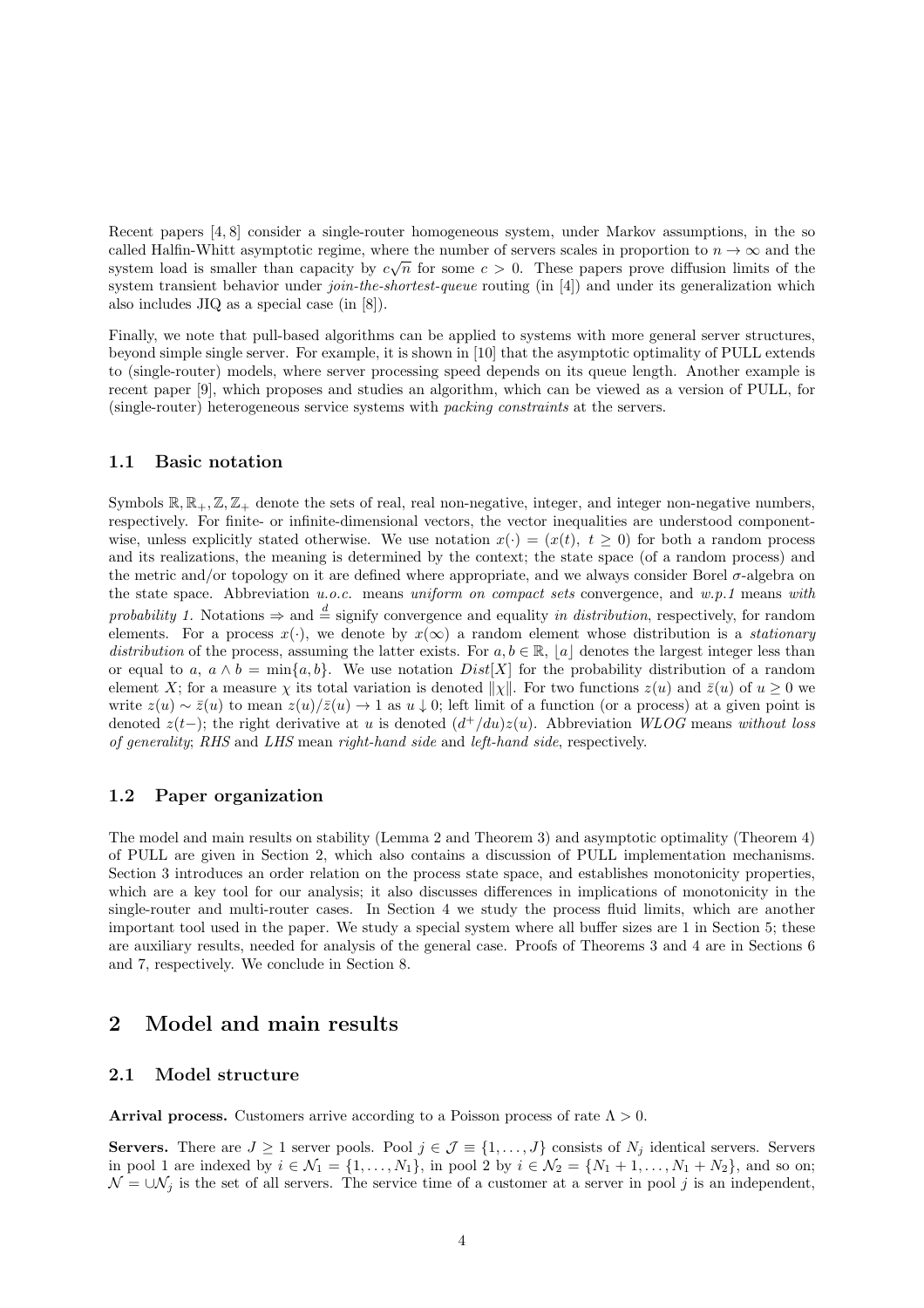exponentially distributed random variable with mean  $1/\mu_j \in (0,\infty)$ ,  $j \in \mathcal{J}$ . We assume that the customers at any server are served in the first-come-first-serve (FCFS) order. (That is, at any time only the head-ofthe-line customer at each server is served.) The buffer size (maximum queue length) at any server in pool  $j$ is  $B_j \geq 1$ ; we allow the buffer size to be either finite,  $B_j < \infty$ , or infinite,  $B_j = \infty$ . A new customer, routed to a server  $i \in \mathcal{N}_i$ , joins the queue at that server, unless  $B_i$  is finite and the queue length  $Q_i = B_i$  – in this case the customer is blocked (or lost; i.e., it leaves the system immediately, without receiving any service).

Routing. We assume that the customer arrival process is distributed equally among R routers, labeled by  $r \in \mathcal{R} = \{1, \ldots, R\}$ . Specifically, each arriving customer is assigned randomly uniformly to one of the routers; therefore, the arrival processes to the routers are independent Poisson processes of rate  $\Lambda/R$ . When a router receives an arriving customer, it has to either immediately route it to one of the servers or immediately block it from service (in which case the customer is lost).

### 2.2 Asymptotic regime

We consider the following (many-servers) asymptotic regime. The total number of servers  $n = \sum_j N_j$  is the scaling parameter, which increases to infinity; the arrival rate and the server pool sizes increase in proportion to  $n, \Lambda = \lambda n, N_j = \beta_j n, j \in \mathcal{J}$ , where  $\lambda, \beta_j, j \in \mathcal{J}$ , are positive constants,  $\sum_j \beta_j = 1$ . (To be precise, the values of  $N_j$  need to be integer, e.g.  $N_j = \lfloor \beta_j n \rfloor$ . Such definition would not cause any problems, besides clogging notation, so we will simply assume that all  $\beta_j n$  "happen to be" integer.) We assume that the subcritical load condition holds:

$$
\lambda < \sum_{j} \beta_j \mu_j. \tag{1}
$$

### 2.3 PULL routing algorithm

We study the following pull-based algorithm, labeled PULL.

**Definition 1** (PULL). We consider two versions of the PULL algorithm, labeled PULL-1 and PULL-2. They have common components (a)-(d) below; the components (e.1) and (e.2) pertain only to PULL-1 and PULL-2, respectively.

- (a) At any given time, each idle server has exactly one pull-message (containing the server identity), located at one of the routers. (Equivalently, each idle server is associated with one of the routers, and each router "knows" the subset of idle servers currently associated with it.) A pull-message located at router r is called r-pull-message.
- (b) When a server becomes idle after a service completion and departure of a customer, a pull-message from this server is generated and placed at one of the routers, chosen randomly uniformly.
- (c) When a customer arrives at an idle server, the pull-message for this server is destroyed. (The pullmessage is destroyed whether it was located at the router which sent the customer or at a different router.)
- (d) When a customer arrives at router r, if there are available r-pull-messages, the customer is sent to one of the corresponding idle servers, chosen randomly uniformly.
- $(e.1)$  Under PULL-1, when a customer arrives at router r, if there are no available r-pull-messages, the customer is blocked (and lost).
- (e.2) Under PULL-2, when a customer arrives at a router, if there are no available r-pull-messages, the customer is sent to one of the servers in the entire system, chosen randomly uniformly. (Recall that, according to the model structure, the customer then may be blocked at the server; this occurs if and only if the server's queue is "full", i.e. the queue length is equal to the finite buffer size.)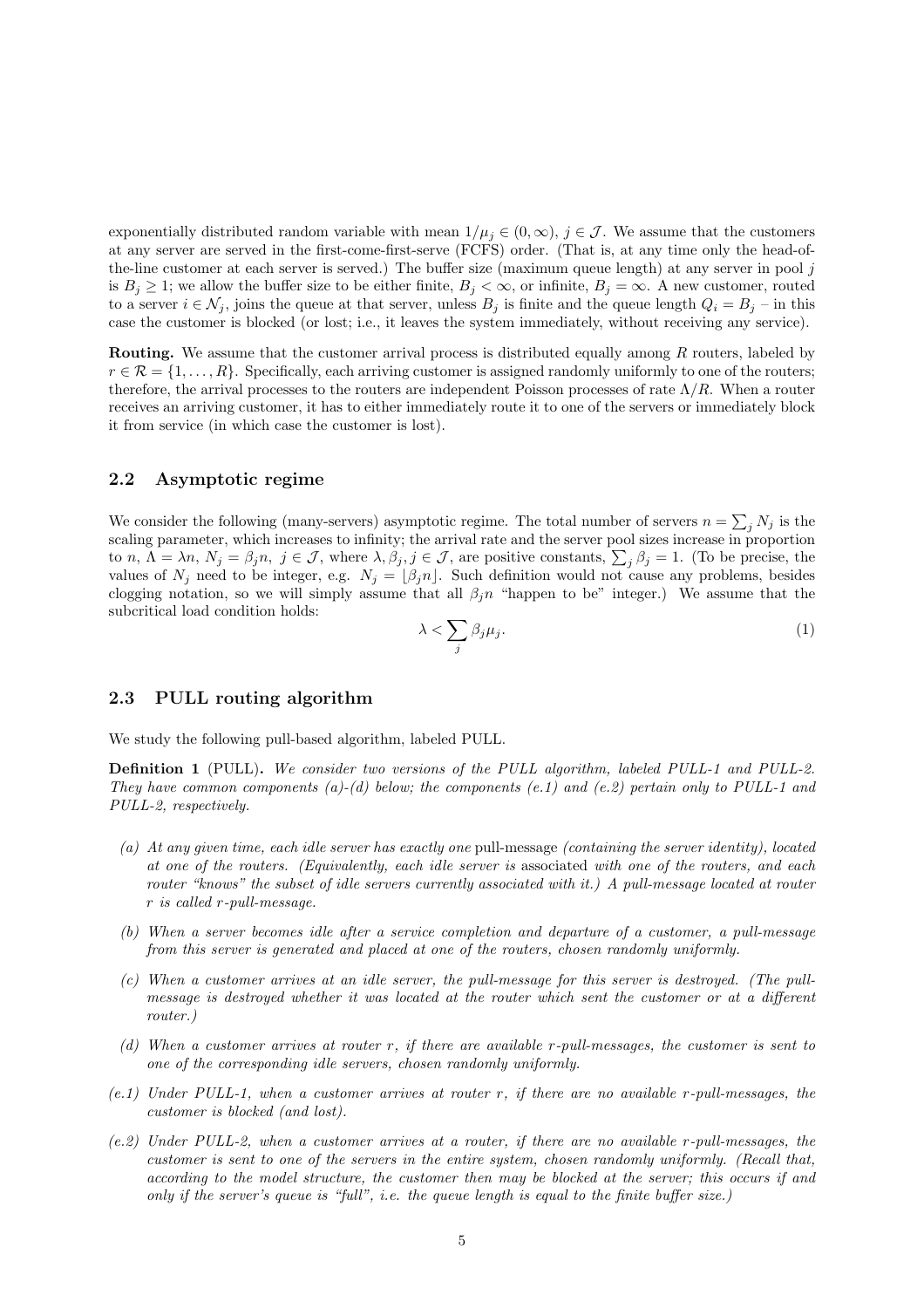Note that, if we are interested in the system stationary distributions, then for PULL-1, WLOG, we can assume  $B_i = 1$  for all j, because for any actual buffer sizes and any initial state, w.p.1 after a finite time there will be at most one customer at each server. We adopt this assumption for PULL-1 for the rest of the paper.

We also remark that the PULL algorithm in [10] is a special case (for  $R = 1$ ) of PULL-2, but not of PULL-1.

### 2.4 Main results

Our main results hold for both versions, PULL-1 and PULL-2, of the algorithm. (Of course, this does not mean that the system behavior is same under both versions.) In general, throughout the paper, when we say that a certain fact holds for PULL algorithm, we mean that it holds for any fixed version of it, i.e. PULL-1 or PULL-2.

In the system with parameter n, the system state is given by  $S^n = (Q_i^n, D_i^n, i \in \mathcal{N})$ , where the components are defined as follows:  $Q_i^n \in \mathbb{Z}_+$  is the queue length at server  $i; D_i^n \in \mathcal{R}$  is the label of the router that "holds" the pull-message from server *i*, if it is idle  $(Q_i^n = 0)$ , and  $D_i^n = 0$ , otherwise. Obviously, the components of the state satisfy the condition

$$
\sum_{i\in\mathcal{N}_j} I\{Q_i^n=0\} = \sum_{i\in\mathcal{N}_j} I\{D_i^n\neq 0\},\ \ \forall j\in\mathcal{J},
$$

because this is the total number of idle servers in pool j.

Due to symmetry of servers within each pool, the alternative – mean field, or fluid-scale – representation of the process is as follows. Let  $x_{k,j}^n$  denote the fraction of the (total number of) servers, which are in pool j and have queue length greater than or equal to k; let  $\xi_{r,j}^n$  denote the fraction of the (total number of) servers, which are idle in pool  $j$  and have a pull-message at router  $r$ . Denote

$$
x^n=(x^n_{k,j},\ k\in\mathbb{Z}_+,\ j\in\mathcal{J}),\ \ \xi^n=(\xi^n_{r,j},\ r\in\mathcal{R},\ j\in\mathcal{J}).
$$

Then

$$
s^n = (x^n, \xi^n),
$$

is (the mean field representation of) the system state. We will view states  $s^n$ , for any n, as elements of the common space with elements denoted by

$$
s = (x, \xi), \quad x = (x_{k,j}, \ k \in \mathbb{Z}_+, \ j \in \mathcal{J}), \ \ \xi = (\xi_{r,j}, \ r \in \mathcal{R}, \ j \in \mathcal{J}).
$$

Specifically, the common state space is

$$
\mathcal{S} = \{ s \mid \beta_j = x_{0j} \ge x_{1j} \ge x_{2j} \ge \cdots \ge 0 \text{ and } x_{0j} - x_{1j} = \sum_r \xi_{rj}, \forall j \in \mathcal{J} \},\
$$

equipped with metric

$$
\rho(s,s') = \sum_{j} \sum_{k} 2^{-k} \frac{|x_{kj} - x'_{kj}|}{1 + |x_{kj} - x'_{kj}|} + \sum_{j} \sum_{r} |\xi_{rj} - \xi'_{rj}|,\tag{2}
$$

and the corresponding Borel  $\sigma$ -algebra. (The corresponding topology is that of componentwise convergence.) Space  $S$  is compact.

For any n, the process  $S<sup>n</sup>(t)$ ,  $t \ge 0$ , – and its projection  $s<sup>n</sup>(t)$ ,  $t \ge 0$ , – is a continuous-time, countable state space, irreducible Markov process. (For any n, the state space of  $s^n(\cdot)$  is a countable subset of S.) If the buffer sizes  $B_j$  are finite in all pools j, the state space is obviously finite, and therefore the process  $S^n(\cdot)$ (and then  $s^n(\cdot)$ ) is positive recurrent (and then ergodic), with unique stationary distribution. Therefore, the following fact is trivially true – we present it for ease of reference.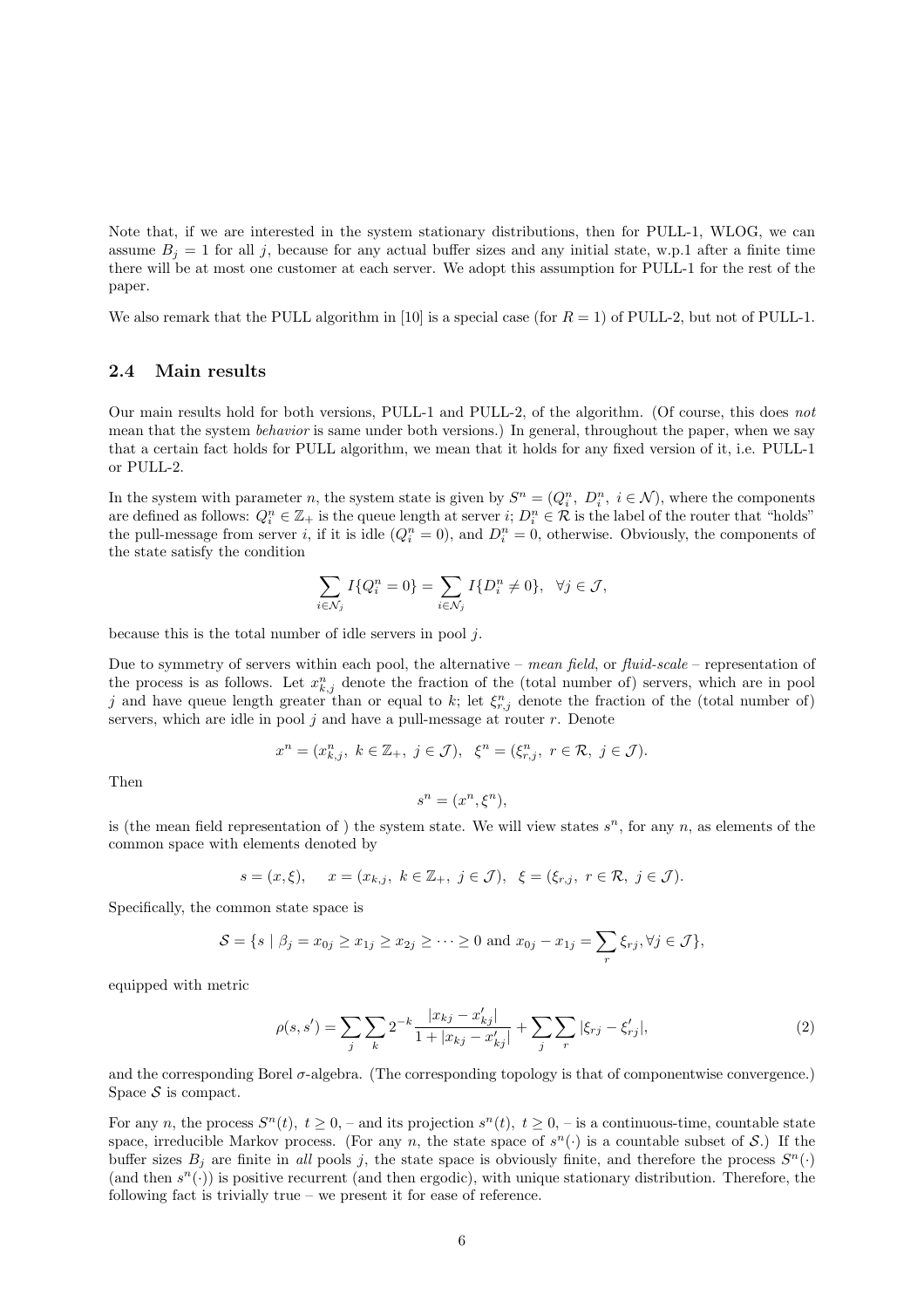**Lemma 2.** Consider the system under PULL algorithm. If  $B_j < \infty$  for all  $j \in \mathcal{J}$ , the Markov process  $s^n(\cdot)$ is ergodic. (Recall that, under PULL-1, all buffer sizes are finite,  $B_i = 1, j \in \mathcal{J}$ , by definition.)

Our first main result is that  $s^n(\cdot)$  is ergodic under arbitrary (possibly infinite) buffer sizes, when n is large enough.

**Theorem 3.** Consider the system under PULL algorithm. Suppose that  $B_j = \infty$  for some (or all)  $j \in \mathcal{J}$ . (This implies that the algorithm is necessarily PULL-2.) Then, for all sufficiently large n, the Markov process  $s^n(\cdot)$  is ergodic.

Define numbers  $\nu_i \in (0, \beta_i), \, j \in \mathcal{J}$ , uniquely determined by the conditions

$$
\lambda = \sum_{j} \nu_j \mu_j, \quad \nu_j \mu_j / (\beta_j - \nu_j) = \nu_\ell \mu_\ell / (\beta_\ell - \nu_\ell), \ \forall j, \ell \in \mathcal{J}.
$$
 (3)

Let us define the *equilibrium point*  $s^* \in S$  by

$$
x_{1,j}^* = \nu_j, \ \ x_{k,j}^* = 0, \ k \ge 2, \ \ j \in \mathcal{J}, \tag{4}
$$

$$
\xi_{r,j}^* = (\beta_j - \nu_j)/R, \quad r \in \mathcal{R}, \ j \in \mathcal{J}.
$$

The equilibrium point  $s^*$  definition in (3)-(5) has the following interpretation. Condition (4) means that point  $s^*$  is such that the fraction  $\nu_j < \beta_j$  of servers (out of the total number of servers) in pool j is occupied by exactly one customer, while the remaining servers in pool  $j$  are idle. Moreover, according to (5), the idle servers is each pool are in equal quantities associated with (have a pull-message at) different routers; this in particular means that each router has pull-messages available, and therefore all new arrivals are routed according to pull-messages. Finally, the numbers  $\nu_i$  are uniquely determined by the condition (3), which simply says that the rate at which new arrivals are routed to pool j (it is proportional to  $\beta_i - \nu_i$ ) is equal to the service completion rate at pool j (it is proportional to  $\nu_i\mu_j$ ).

By Lemma 2 and Theorem 3 process  $s^n(\cdot)$  is ergodic for all large n (and if all buffers are finite – for all n). Denote by  $s^n(\infty)$  a random element with the distribution equal to the stationary distribution of  $s^n(.)$ .

Our second main result is the following

**Theorem 4.** Under PULL algorithm,  $s^n(\infty) \Rightarrow s^*$  as  $n \to \infty$ .

Given the definition of  $s^*$ , Theorem 4 implies that, in the  $n \to \infty$  limit, there are always pull-messages available at each router. (Furthermore, the pull-messages from idle servers in each pools are distributed equally among the routers.) Therefore, PULL algorithm is asymptotically optimal in the following sense: as  $n \to \infty$ , the steady-state probability of an arriving customer experiencing blocking or waiting, vanishes. (Together, Theorems 3 and 4 generalize Theorem 2 in [10] to the model with multiple routers.) We discuss the implications of Theorem 4 in more detail in Section 2.5.

#### 2.5 PULL algorithm implementation mechanisms

We will now discuss some natural *mechanisms* for the PULL algorithm practical implementation. This discussion will demonstrate that very simple and extremely efficient mechanisms do exist, which is a major motivation for the PULL algorithm in the first place. It is also important to emphasize that as far as the algorithm analysis is concerned, the actual implementation mechanism is, of course, irrelevant – Definition 1 of the algorithm is sufficient for the analysis.

PULL-1. When a server is initialized in the actual system, it is idle, and it sends a pull-message to one of the routers chosen uniformly at random. After that, the server sends a new pull-message to a randomly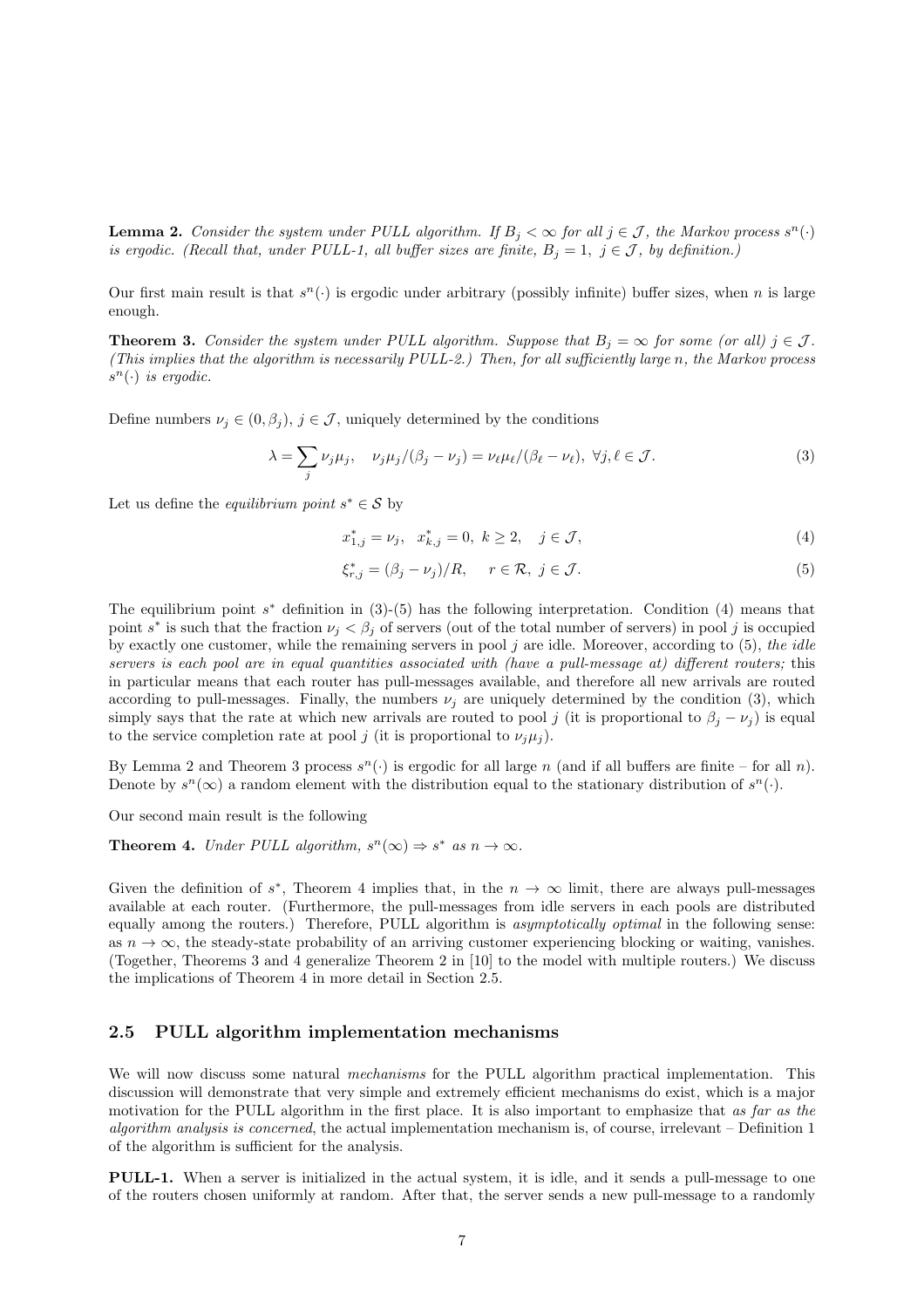uniformly chosen router, after any service completion that leaves the server idle. (By definition of PULL-1, any service completion leaves the server idle.) Each pull-message contains the server identity. When a customer arrives at a router, if this router has available pull-messages, it picks one of those pull-messages uniformly at random, sends the customer to the corresponding server, and immediately destroys the "used" pull-message. When a customer arrives at a router, if this router has no available pull-messages, the customer is blocked (and discarded).

PULL-2. When a server is initialized in the actual system, it is idle, and it sends a pull-message to one of the routers chosen uniformly at random. After that, the server sends a new pull-message to a randomly uniformly chosen router, after any service completion that leaves the server idle. (Under PULL-2, in general, not every service completion leaves the server idle.) Each pull-message contains the server identity. Each time a server sends a pull-message, it "remembers" the identity of the router, to which it was sent. When a customer arrives at a router, if this router has available pull-messages, it picks one of those pull-messages uniformly at random, sends the customer to the corresponding server, and immediately destroys the "used" pull-message. When a customer arrives at a router, if this router has no available pull-messages, the customer is sent to one of the servers in the entire system, chosen uniformly at random. Every customer sent from a router to a server is supplied with one additional bit of information, indicating whether or not a pull-message was used for its routing or not. When a customer arrives to an idle server, the server checks whether or not a pull-message was used in routing; if not, the server sends a special "pull-remove-message" (containing identity of the server) to the router which "held" the pull-message from the server. When a router receives a pull-remove-message, it destroys the pull-message of the corresponding server.

Next we discuss key properties of these implementation mechanisms.

#### 2.5.1 Asymptotic optimality is achieved by a very simple mechanism.

PULL algorithm implementation is clearly very simple. Routers do not keep track of the exact states of the servers. Each router only needs to have the list of servers (which is necessary under any algorithm, as discussed in Section 2.5.2 of [10]), where for each server one additional bit is used to indicate the presence of a pull-message. Each server only needs to have the list of routers (which it needs under any feedback-based algorithm), and one additional variable to "remember" which router currently holds its pull-message.

Also note that there is no additional mechanism to balance the numbers of pull-messages at different routers; such balancing (in the limit) occurs automatically. (A pull-based algorithm proposed in [6] for the case of multiple routers, does suggest a pull-message balancing mechanism. Our results prove that when the ratio of servers to routers is large – which is our asymptotic regime – such additional mechanism is unnecessary.)

#### 2.5.2 Performance: message exchange rate.

It is clear that, under PULL-1, the steady-state rate of message exchange between the routers and the servers is at most one message per customer. Specifically, one pull-message is sent per each customer upon its service completion. (Some fraction of customers is blocked, so for a finite  $n$  not every customer generates a pull-message.) As  $n \to \infty$ , the steady-state blocking probability vanishes; therefore, in the  $n \to \infty$  limit, the message exchange rate is exactly one message per customer.

Under PULL-2, the steady-state router/server message exchange rate is at most two messages per customer. Specifically, for each customer, at most one pull-remove-message is sent upon its arrival at a server and at most one pull-message is sent upon its service completion (when it leaves the server idle). In the  $n \to \infty$  limit, the message exchange rate is only one message per customer (same as for PULL-1), because the probability that a customer is routed without using a pull-message vanishes.

The asymptotic message exchange rate of one per customer is much lower than that under JSQ(d) algorithm, for which it is 2d. (See [10] for a more detailed discussion.)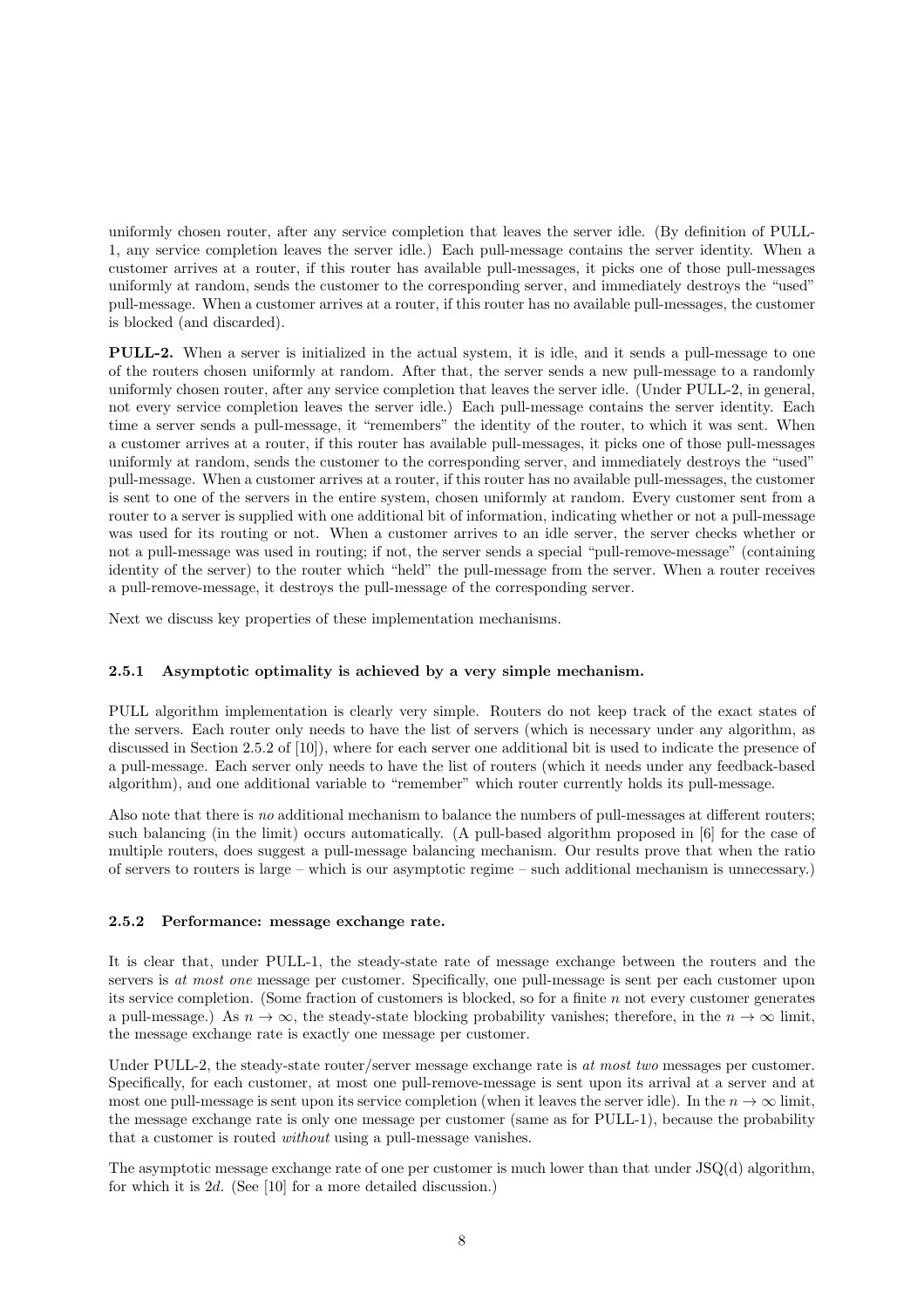#### 2.5.3 Performance: absence of routing delay.

Pull-messages do not contribute to the routing delay: an arriving customer in not waiting at the router for any pull-message or pull-remove-message, the routing decision is made immediately. This is unlike JSQ(d) algorithm, where each arriving customer waits for the queue-length request/response message exchange to complete, before being routed. (See also [6] for a discussion of this issue.)

#### 2.5.4 The notion of servers pools is purely logical.

Neither routers nor servers use the notion of a server pool. Indeed, each router need not know anything about each server parameters (service speed, buffer size) or state (queue length), besides currently having or not a pull-message from it. This means that from the "point of view" of each router all servers form a single pool. The notion of a server pool that we have in the model is purely logical, used for analysis only. A real system may consist of a single or multiple pools of non-identical servers. In this case, we consider all servers of a particular type as forming a *logical* pool. Our results still apply, as long as the number of servers of each type in the entire system is large.

# 3 The process in the compactified state space. Monotonicity

All results in this section concern a system with a fixed n. Also, they hold for any fixed version of PULL – either PULL-1 or PULL-2.

### 3.1 Compactified state space. Order relation.

It will be convenient to consider a more general system and the Markov process. Namely, we assume that the queue length at any server  $i \in \mathcal{N}_j$  within a pool j with infinite buffer size  $(B_j = \infty)$ , can be infinite. In other words,  $Q_i^n(t)$  can take values in the set  $\mathbb{Z}_+ \doteq \mathbb{Z}_+ \cup \{\infty\}$ , which is the one-point compactification of  $\mathbb{Z}_+$ , containing the "point at infinity." We consider the natural topology and order relation on  $\bar{\mathbb{Z}}_+$ . Obviously,  $\mathbb{Z}_+$  is compact. (Note that if A is a finite subset of  $\mathbb{Z}_+$ , then sets A and  $\mathbb{Z}_+ \setminus A$  are both closed and open.)

Therefore, the state space of the generalized version of Markov process  $S^n(\cdot)$  is the compact set  $\mathbb{Z}^n_+ \times [\mathcal{R} \cup$  $\{0\}^n$ . The process transitions are defined in exactly same way as before, with the following additional convention. If  $Q_i^n(t) = \infty$ , then neither new arrivals into this queue nor service completions in it, change the system state; this means, in particular, that  $Q_i^n(\tau) \equiv \infty$  for all  $\tau \geq t$ .

The corresponding generalized version of the process  $s^n(\cdot)$  is defined as before; if at time t some of the queues in pool j are infinite, then  $x^n(t)$  is such that  $\lim_{k\to\infty} x_{k,j}^n(t) > 0$ . Note that the state space of the generalized  $s^{n}(\cdot)$  is still the compact set S, as defined above.

It is easy to see that, for each n, the (generalized versions of) processes  $S<sup>n</sup>(.)$  and  $s<sup>n</sup>(.)$  are Feller continuous.

We will consider the following natural order relation on the process  $S<sup>n</sup>(.)$  state space. Vector inequality  $Q' \leq Q''$  for  $Q', Q'' \in \mathbb{Z}_{+}^{n}$  is understood component-wise. If  $D', D'' \in [\mathcal{R} \cup \{0\}]^n$ , then  $D' \leq D''$  is understood as the following property:

$$
D_i'' \neq 0 \text{ implies } D_i' = D_i'', \quad \forall i \in \mathcal{N}.
$$
 (6)

Then,  $S' = (Q', D') \le S'' = (Q'', D'')$  is defined as  $Q' \le Q''$  and  $D' \le D''$ . The meaning of this order relation is clear: the state  $S'$  is dominated by  $S''$  if its queue length is smaller or equal at each server, and the set of r-pull-messages in  $S'$  is a superset of that in  $S''$  for each r at each pool j.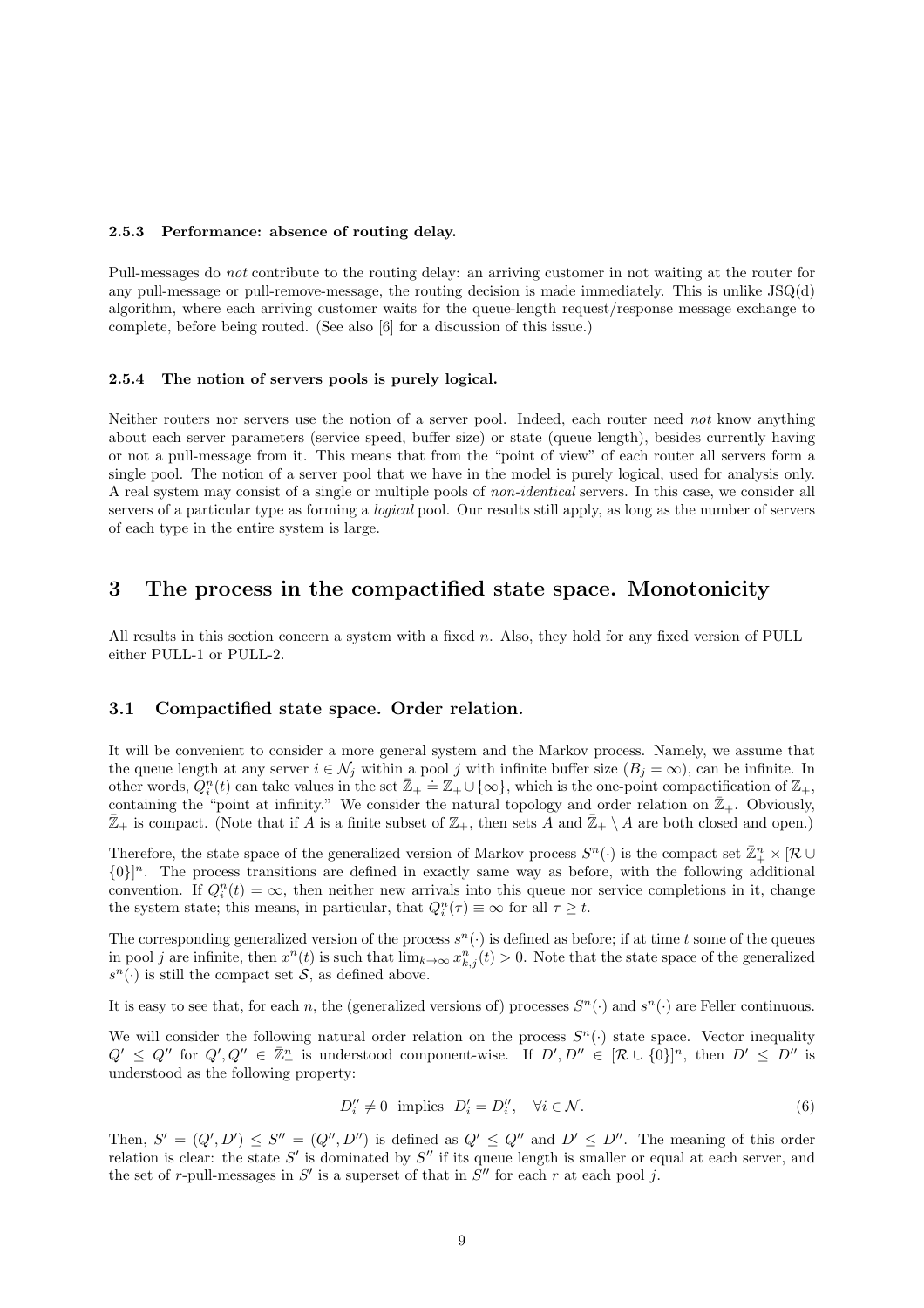The stochastic order relation  $S' \leq_{st} S''$  between two *random elements* means that they can be constructed on the same probability space so that  $S' \leq S''$  holds w.p.1.

The corresponding order relation on the state space S for the mean-field process  $s^n(\cdot)$  is as follows. For  $s' = (x', \xi'), s'' = (x'', \xi'') \in S, s' \leq s''$  is defined as  $x' \leq x''$  component-wise and the property:

$$
\xi'_{rj} \ge \xi''_{rj} \quad \forall r \in \mathcal{R}, \ \forall j \in \mathcal{J}.
$$
\n
$$
(7)
$$

The stochastic order relation  $s' \leq_{st} s''$  between two *random elements* in S means that they can be constructed on the same probability space so that  $s' \leq s''$  holds w.p.1.

In the rest of the paper, for a state  $s^{n}(t)$  (with either finite  $t \geq 0$  or  $t = \infty$ ), we denote by

$$
x_{\infty,j}^n(t) \doteq \lim_{k \to \infty} x_{k,j}^n(t) \tag{8}
$$

the fraction of queues that are in pool j and are infinite. (Note that  $x_{\infty,j}^n(t)$  is a function, but not a component, of  $x^n(t)$ .) Also, denote by  $y_{k,j}^n(t)$  the fraction of queues that are in pool j and have queue size exactly  $k \in \mathbb{Z}_+$ :

$$
y_{k,j}^n(t) \doteq x_{k,j}^n(t) - x_{k+1,j}^n(t), \ \ k \in \mathbb{Z}_+, \tag{9}
$$

$$
y_{\infty,j}^n(t) \doteq x_{\infty,j}^n(t) = \lim_{k \to \infty} x_{k,j}^n(t). \tag{10}
$$

### 3.2 Monotonicity.

The following monotonicity property holds. (For a general definition and discussion of stochastic processes' monotonicity properties, cf. [5].) It is a rather straightforward generalization of Lemma 3 in [10], where it was given for the special case of single router. (We give a proof for completeness.)

**Lemma 5.** Consider two version of the process,  $S^n(\cdot)$  and  $\overline{S}^n(\cdot)$  [resp. s<sup>n</sup>(·) and  $\overline{s}^n(\cdot)$ ], with fixed initial states  $S^n(0) \leq \bar{S}^n(0)$  [resp.  $s^n(0) \leq \bar{s}^n(0)$ ]. Then, the processes can be constructed on a common probability space, so that, w.p.1,  $S^n(t) \leq \overline{S}^n(t)$  [resp.  $s^n(t) \leq \overline{s}^n(t)$ ] for all  $t \geq 0$ . Consequently,  $S^n(t) \leq_{st} \overline{S}^n(t)$  [resp.  $x^n(t) \leq_{st} \bar{x}^n(t)$  for all  $t \geq 0$ . This property still holds if the second process  $\bar{S}^n(\cdot)$  [resp.  $\bar{s}^n(\cdot)$ ] is for a system with possibly larger buffer sizes:  $B_j \n\t\leq B_j \leq \infty$ ,  $\forall j \in \mathcal{J}$ .

*Proof.* It suffices to prove the result for  $S^n(\cdot)$  and  $\overline{S}^n(\cdot)$ . We will refer to the systems, corresponding to  $S^n(.)$  and  $\bar{S}^n(.)$ , as "smaller" and "larger", respectively. Let us consider PULL-2 algorithm first. It is clear how to couple the service completions in the two systems, so that any service completion preserves the  $S<sup>n</sup>(t) \leq \overline{S}<sup>n</sup>(t)$  condition. We make the arrival process to each router r common for both systems. It suffices to show that condition  $S^n(t) \leq \bar{S}^n(t)$  is preserved after an arrival at a given router r at time t. Suppose the (joint) system state just before this arrival is such that  $S^n \leq \overline{S}^n$ . If router r does not have pull-messages in either system, i.e.  $\sum_{j} I\{D_i^n = r\} = \sum_{j} I\{\bar{D}_i^n = r\} = 0$ , we make a *common* random uniform assignment of the arrival to one of the servers in the entire system. If router r has pull-messages in the smaller system, but not in the larger system, i.e.  $\sum_j I\{D_i^n = r\} > \sum_j I\{\bar{D}_i^n = r\} = 0$ , we make *independent* assignments in the two systems, according to the algorithm. In the case when router  $r$  has pull-messages in both systems, i.e.  $\sum_{j} I\{D_i^n = r\} \ge \sum_{j} I\{\bar{D}_i^n = r\} > 0$ , the corresponding set of idle servers in the larger system forms a subset of that in the smaller one. In this case we do the following. We make uniform random choice of a pull-message in the smaller system, and assign the arrival to the corresponding idle server; if the chosen pullmessage in the smaller system is also present in the larger system, we assign the arrival to the same idle server in the larger system; if the chosen pull-message in the smaller system is not present in the larger system, we do an additional step of choosing randomly uniformly a pull-message in the larger system, and assigning the arrival accordingly. Clearly, condition  $S^n(t) \leq \overline{S}^n(t)$  is preserved in each case, and the procedure conforms to the PULL-2 algorithm in both systems.

The coupling construction for the PULL-1 algorithm is same, except it is simpler: if an arrival at router  $r$ does not find a pull-message there, it is immediately blocked. The condition  $S^n(t) \leq \bar{S}^n(t)$  is still preserved after each arrival.  $\Box$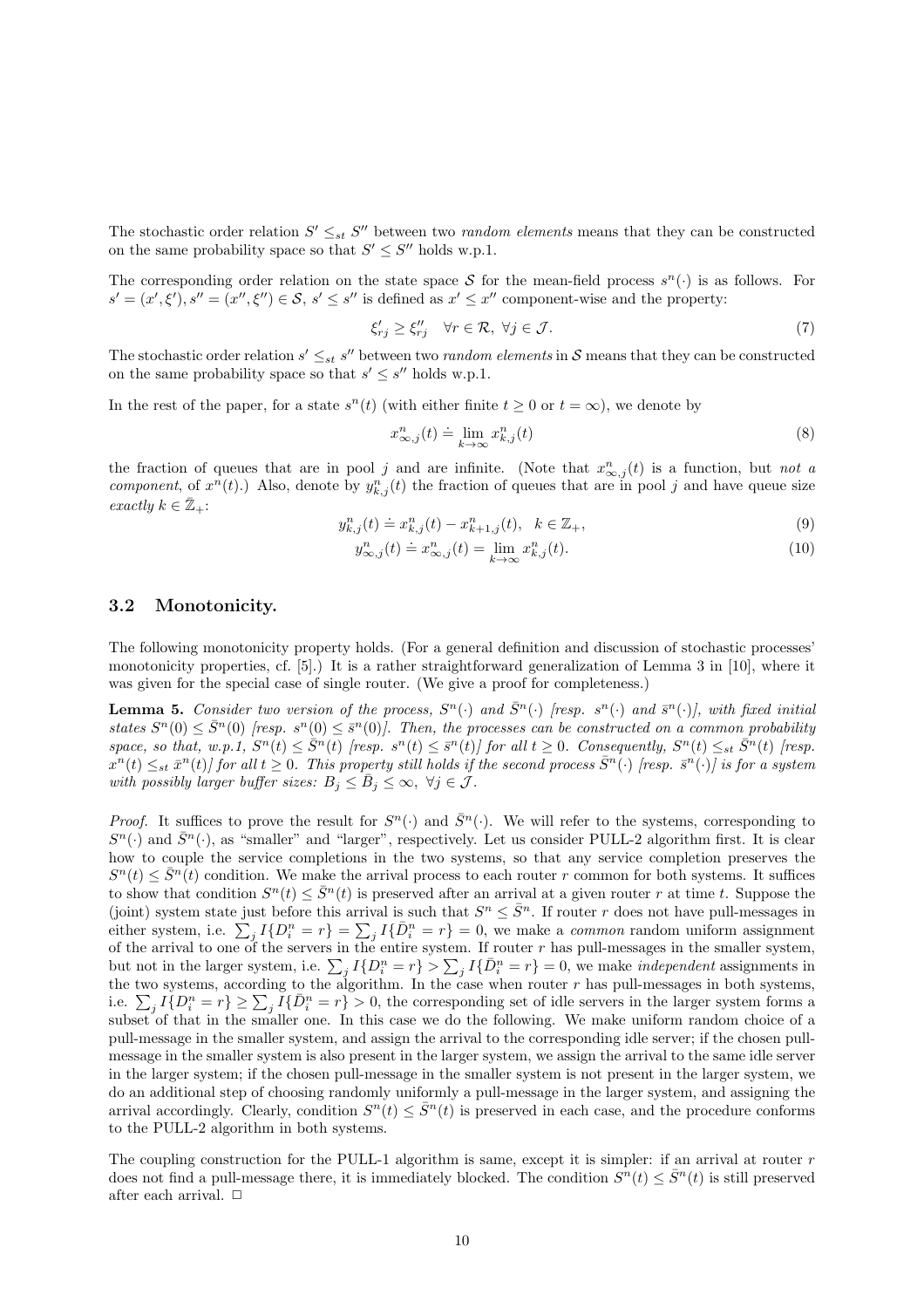Note that the state space has a maximum ("largest") state, namely the "full" state, with  $Q_i = B_j$  for all j and  $i \in \mathcal{N}_i$ . Then, from Lemma 5 we obtain the following

**Corollary 6.** Consider the process  $S^n(\cdot)$  starting from the maximum initial state. Then the process  $S^n(\cdot)$ is monotone non-increasing; namely, for any  $0 \le t_1 \le t_2 \le \infty$ ,  $S^n(t_2) \le_{st} S^n(t_1)$ .

We will also need an order relation on a subset of servers. We say that state  $S'$  is dominated by state  $S''$  on a subset  $\widehat{\mathcal{N}} \subseteq \mathcal{N}$  of servers, if  $D' \leq D''$  (understood as (6)) and  $Q'_i \leq Q''_i$ ,  $i \in \widehat{\mathcal{N}}$ . Therefore, this relation is such that if  $i \notin \widehat{\mathcal{N}}$  and  $Q_i'' > 0$  then condition  $Q_i' \leq Q_i''$  is not required.

### 3.3 Implications of monotonicity: singe-router Vs. multi-router case

Monotonicity is one of the main tools used in this paper, as it was in [10] for the special case of a single router. However, some key parts of the analysis in [10] *cannot* be extended to the multi-router case. The principal reason is that in the single-router case the state space has the minimum state – this gives a simple characterization of the stationary distribution as the lower invariant measure. In the multi-router case there is no minimum state, which substantially complicates the analysis. We now discuss these issues in more detail.

**Single router.** In the special case of a single router,  $R = 1$ , studied in [10], the state space has the minimum ("smallest") element, namely the state with all servers idle. In that case, for a given system and parameter n, we considered the process, starting from the minimum state  $S<sup>n</sup>(0)$ . Such process, as easily follows from Lemma 5, is stochastically non-decreasing in time

$$
S^{n}(t_{1}) \leq_{st} S^{n}(t_{2}) \quad [\text{resp.} \ \ s^{n}(t_{1}) \leq_{st} s^{n}(t_{2})], \quad 0 \leq t_{1} \leq t_{2} < \infty,
$$

and since the state space is compact, we have

$$
S^n(t) \Rightarrow S^n(\infty) \text{ [resp. } s^n(t) \Rightarrow s^n(\infty), \quad t \to \infty,
$$

where the distribution of  $S^n(\infty)$  [resp.  $s^n(\infty)$ ] is the *lower invariant measure* of process  $S^n(\cdot)$  [resp.  $s^n(\cdot)$ ]. (The lower invariant measure is a stationary distribution of the process, stochastically dominated by any other stationary distribution. Cf. [5], in particular Proposition I.1.8(d).) Then, as shown in [10], the following is true for the process  $S^n(\cdot)$  [resp.  $s^n(\cdot)$ ], as originally defined (without infinite queues): the process is ergodic if and only if  $S<sup>n</sup>(\infty)$  [resp.  $s<sup>n</sup>(\infty)$ ] is proper in the sense that

$$
\mathbb{P}\{Q_i^n(\infty) < \infty, \ \forall i\} = 1 \quad [\text{resp. } \mathbb{P}\{x_{\infty,j}^n(\infty) = 0, \ \forall j\} = 1].
$$

And if the original process is ergodic, the lower invariant measure is its unique stationary distribution.

Multiple routers. The more general model that we consider in this paper, with multiple routers,  $R \geq 1$ , is substantially different. There is a finite number (greater than one) of minimal states; a single minimum state does not exist. There exists the maximum ("largest") state, namely the "full" state, with  $Q_i = B_j$ for all j and  $i \in \mathcal{N}_i$ . In the special case when all buffer sizes are finite,  $B_i < \infty$ ,  $\forall j$ , the situation is in a sense analogous to that for the single router in [10]. First, since the state space is finite the process is automatically ergodic. Second, we can consider the process starting with the maximum state; by Corollary 6 it is stochastically monotone non-increasing, and the distribution of  $S<sup>n</sup>(t)$  converges to the upper invariant measure, which is the unique stationary distribution. However, if buffer sizes are infinite in some or all pools, the situation is much more complicated. The maximum state and the upper invariant measure still exist, but this upper invariant measure is not necessarily (and typically is not) the stationary distribution of the original process. For example, if all buffer sizes are infinite,  $B_j = \infty$  for all j, then the maximum state (with all queues infinite) is invariant, so the upper invariant measure is concentrated on it; but it is not the stationary distribution the original process, if the latter happens to be ergodic. Thus, the upper invariant measure is not useful in the case of infinite buffers, which means that a key element of the approach in [10] does not extend to multiple routers.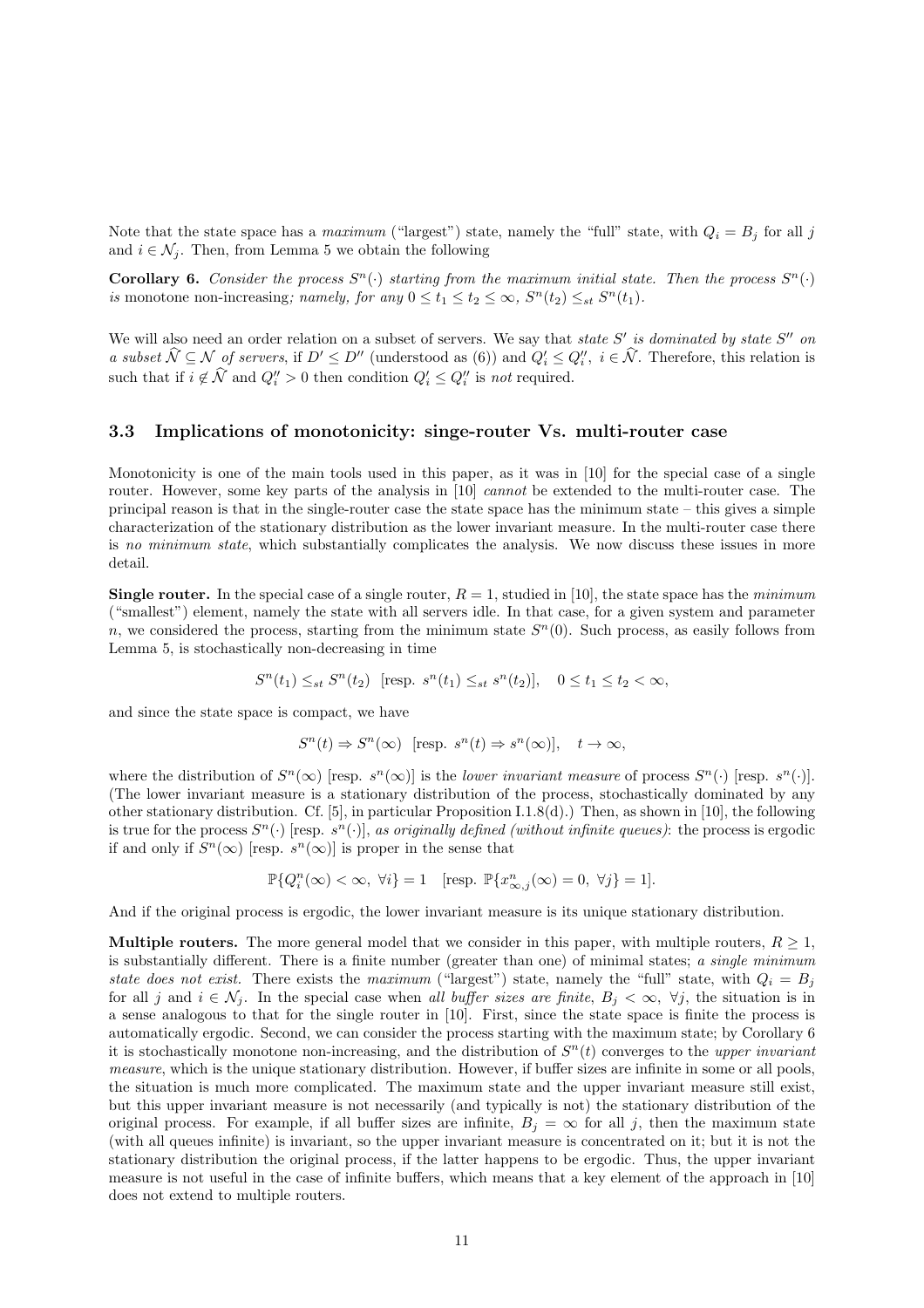# 4 Fluid limits

In this section we consider limits of the sequence of process  $s^n(\cdot)$  as  $n \to \infty$ . First, define fluid sample paths (FSP), which arise as limits of the trajectories  $s^n(\cdot)$  as  $s \to \infty$ . The FSP construction will apply to both PULL-1 and PULL-2; it will be clear which parts of the construction become trivial (or redundant) for either PULL-1 or PULL-2. Similarly, when we establish properties of the FSPs, they hold for both PULL-1 and PULL-2, unless explicitly stated otherwise.

Without loss of generality, assume that Markov process  $s^n(\cdot)$  for each n is driven by a common set of primitive processes, as defined next.

Let  $A_r^n(t)$ ,  $t \geq 0$ , denote the number of exogenous arrivals into the system, via router r, in the interval [0, t]. Assume that

$$
A_r^n(t) = \Pi_r^{(a)}\left(\frac{\lambda}{R}nt\right),\tag{11}
$$

where  $\Pi_r^{(a)}(\cdot)$  is an independent unit rate Poisson process. The functional strong law of large numbers (FSLLN) holds:

$$
\frac{1}{n}\Pi_r^{(a)}(nt) \to t, u.o.c., w.p.1, \forall r \in \mathcal{R}.
$$
\n(12)

Denote by  $D_{k,j,r}^n(t)$ ,  $t \geq 0$ ,  $1 \leq k < \infty$ , the total number of departures in [0, t] from servers in pool j with queue length  $\vec{k}$ , which are "associated" with router r; this association with router r is only used when  $k = 1$ , in which case an r-pull-message is generated. (Also note that in case of PULL-1,  $D_{k,j,r}^n(t) \equiv 0$  for any  $k \ge 2$ .) Assume that

$$
D_{k,j,r}^n(t) = \Pi_{k,j,r}^{(d)}\left(\frac{1}{R} \int_0^t n y_{k,j}^n(w) \mu_j dw\right),\tag{13}
$$

where  $\Pi_{k,j,r}^{(d)}(\cdot)$  are independent unit rate Poisson processes. (Recall that departures from – and arrivals to – infinite queues can be ignored, in the sense that they do not change the system state.) Similarly to (12),

$$
\frac{1}{n}\Pi_{k,j,r}^{(d)}(nt) \to t, u.o.c., w.p.1, 1 \le k < \infty, \forall j, \forall r \in \mathcal{R}.
$$
\n(14)

The routing of new arrivals, going through router  $r$ , is constructed as follows. There are two sequences of i.i.d. random variables,

$$
\chi_r(1), \chi_r(2), \ldots,
$$
 and  $\zeta_r(1), \zeta_r(2), \ldots,$ 

uniformly distributed in  $[0, 1)$ . The routing of the m-th arrival (via router r) into the system is determined by the values of r.v.  $\chi_r(m)$  and  $\zeta_r(m)$ , as follows. (We will drop index m, because we consider one arrival.) Let  $s^n$  denote the system state just before the arrival. If  $\sum_j \xi_{rj}^n = 0$ , i.e. there are no pull-messages at r, then under PULL-1 the arrival is blocked, and under PULL-2 the routing is determined by  $\zeta_r$  as follows. The customer is sent to a server with  $k, k \ge 0$ , customers in pool 1, if  $\zeta_r \in [x_{k+1,1}^n, x_{k,1}^n)$ , and to a server with  $k = \infty$  customers in pool 1, if  $\zeta_r \in [0, x_{\infty,1}^n)$ ; the customer is sent to a server with  $k, k \geq 0$ , customers in pool 2, if  $\zeta_r \in [\beta_1 + x_{k+1,2}^n, \beta_1 + x_{k,2}^n]$ , and to a server with  $k = \infty$  customers in pool 2, if  $\zeta_r \in [\beta_1, \beta_1 + x_{\infty,2}^n]$ ; and so on. If  $\sum_j \xi_{rj}^n > 0$ , i.e. there are pull-messages at r, the routing is determined by  $\chi_r$  as follows. Let  $a = \sum_j \xi_{rj}^n$ ,  $p_j = \xi_{rj}^n/a$ . If  $\chi_r \in [0, p_1)$ , the customer is routed to an idle server associated with r in pool 1; if  $\chi_r \in [p_1, p_1 + p_2)$  – it is routed to an idle server associated with r in pool 2; and so on.

Denote

$$
f_r^n(w, u) \doteq \frac{1}{n} \sum_{m=1}^{\lfloor nw \rfloor} I\{\xi_r(m) \le u\}, \ \ g_r^n(w, u) \doteq \frac{1}{n} \sum_{m=1}^{\lfloor nw \rfloor} I\{\zeta_r(m) \le u\},
$$

where  $w \geq 0$ ,  $0 \leq u < 1$ . Obviously, from the strong law of large numbers and the monotonicity of  $f^{n}(w, u)$ and  $g^{n}(w, u)$  on both arguments, we have the following FSLLN:

$$
f_r^n(w, u) \to wu, \quad g_r^n(w, u) \to wu, \quad \text{u.o.c.,} \qquad w.p.1, \quad \forall r \in \mathcal{R}.
$$
 (15)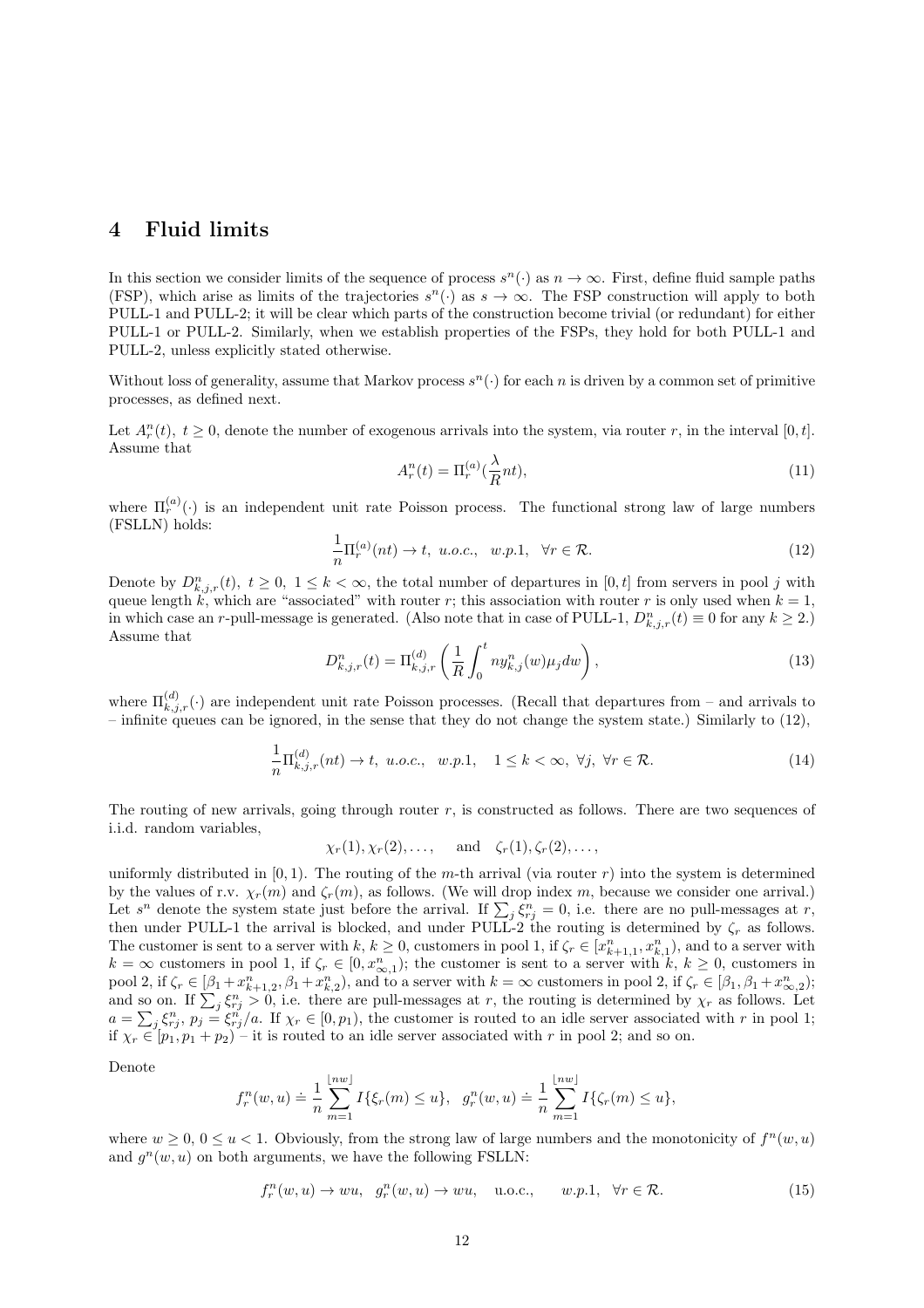It is easy (and standard) to see that, for any n, w.p.1, the realization of the process  $s^n(\cdot)$  is uniquely determined by the initial state  $s^n(0)$  and the realizations of the driving processes  $\Pi_r^{(a)}(\cdot), \Pi_{k,j,r}^{(d)}(\cdot), \chi_r(\cdot)$  and  $\zeta_r(\cdot).$ 

Denote by  $A_{k,j,r}^n(t)$ ,  $k \in \mathbb{Z}_+$ ,  $t \geq 0$ , the total number of arrivals in  $[0,t]$  via router r into servers in pool j with queue length k. (Recall that arrivals to infinite queues can be ignored. Also note that, under PULL-1,  $A_{k,j,r}^n(t) \equiv 0$  if  $k \geq 1$ .) Obviously, for any  $0 \leq t_1 \leq t_2 < \infty$ 

$$
\sum_{j} \sum_{0 \le k < \infty} [A_{k,j,r}^n(t_2) - A_{k,j,r}^n(t_1)] \le A_r^n(t_2) - A_r^n(t_1), \quad r \in \mathcal{R}.
$$

(Note that, under PULL-1,

$$
[A_r^n(t_2) - A_r^n(t_1)] - \sum_j [A_{0,j,r}^n(t_2) - A_{0,j,r}^n(t_1)],
$$

is the number of arrivals via r in  $(t_1, t_2]$  which are blocked.)

We define the fluid-scaled the arrival and departure processes:

$$
a_{k,j,r}^n(t) = \frac{1}{n} A_{k,j,r}^n(t), \quad 0 \le k < \infty,
$$
  

$$
d_{k,j,r}^n(t) = \frac{1}{n} D_{k,j,r}^n(t), \quad 1 \le k < \infty.
$$

**Definition 7** (Fluid sample path). A set of uniformly Lipschitz continuous functions  $s(\cdot) = [x_{k,j}(\cdot), k \in$  $\mathbb{Z}_+$ ,  $j \in \mathcal{J}$ ;  $\xi_{r,j}(\cdot)$ ,  $r \in \mathcal{R}$ ,  $j \in \mathcal{J}$  on the time interval  $[0,\infty)$  we call a fluid sample path (FSP), if there exist realizations of the primitive driving processes, satisfying conditions  $(12)$ ,  $(14)$  and  $(15)$  and a fixed subsequence of n, along which

$$
s^n(\cdot) \to s(\cdot), \quad u.o.c., \tag{16}
$$

and also

$$
a_{k,j,r}^n(\cdot) \to a_{k,j,r}(\cdot), \quad u.o.c., \quad 0 \le k < \infty, \ j \in \mathcal{J}, \ r \in \mathcal{R}, \tag{17}
$$

$$
d_{k,j,r}^n(\cdot) \to d_{k,j,r}(\cdot), \quad u.o.c., \quad 1 \le k < \infty, \ j \in \mathcal{J}, \ r \in \mathcal{R}, \tag{18}
$$

for some functions  $a_{k,j,r}(\cdot)$  and  $d_{k,j,r}(\cdot)$ .

Given the metric (2) on  $S$ , condition (16) is equivalent to component-wise convergence:

 $x_{k,j}^n(\cdot) \to x_{k,j}(\cdot)$ , u.o.c.,  $k \in \mathbb{Z}_+$ ,  $j \in \mathcal{J}$ ,  $\xi_{r,j}^n(\cdot) \to \xi_{r,j}(\cdot), \quad u.o.c., \quad r \in \mathcal{R}, \ j \in \mathcal{J}.$ 

Also, since all functions  $a_{k,j,r}^n(\cdot)$  and  $d_{k,j,r}^n(\cdot)$  are non-decreasing, the FSP definition easily implies that all limit functions  $a_{k,j,r}(\cdot)$  and  $d_{k,j,r}(\cdot)$  are necessarily non-decreasing and uniformly Lipschitz continuous.

In what follows, WLOG, we use the convention that each FSP  $s(\cdot)$  has an associated set of functions  $a_{k,j,r}(\cdot)$ and  $d_{k,j,r}(\cdot)$ , which are a part of its definition. (A cleaner, but more cumbersome FSP definition should include functions  $a_{k,j,r}(\cdot)$  and  $d_{k,j,r}(\cdot)$  as FSP components. We do not do this to simplify notation.)

For any FSP  $s(\cdot)$ , almost all points  $t \geq 0$  (w.r.t. Lebesgue measure) are *regular*; namely, all component functions (including  $a_{k,j,r}(\cdot)$  and  $d_{k,j,r}(\cdot)$ ) have proper (equal right and left) derivatives. Note that  $t = 0$  is not a regular point.

Analogously to notation in  $(8)$  -  $(10)$ , we will denote:

$$
x_{\infty,j}(t) \doteq \lim_{k \to \infty} x_{k,j}(t)
$$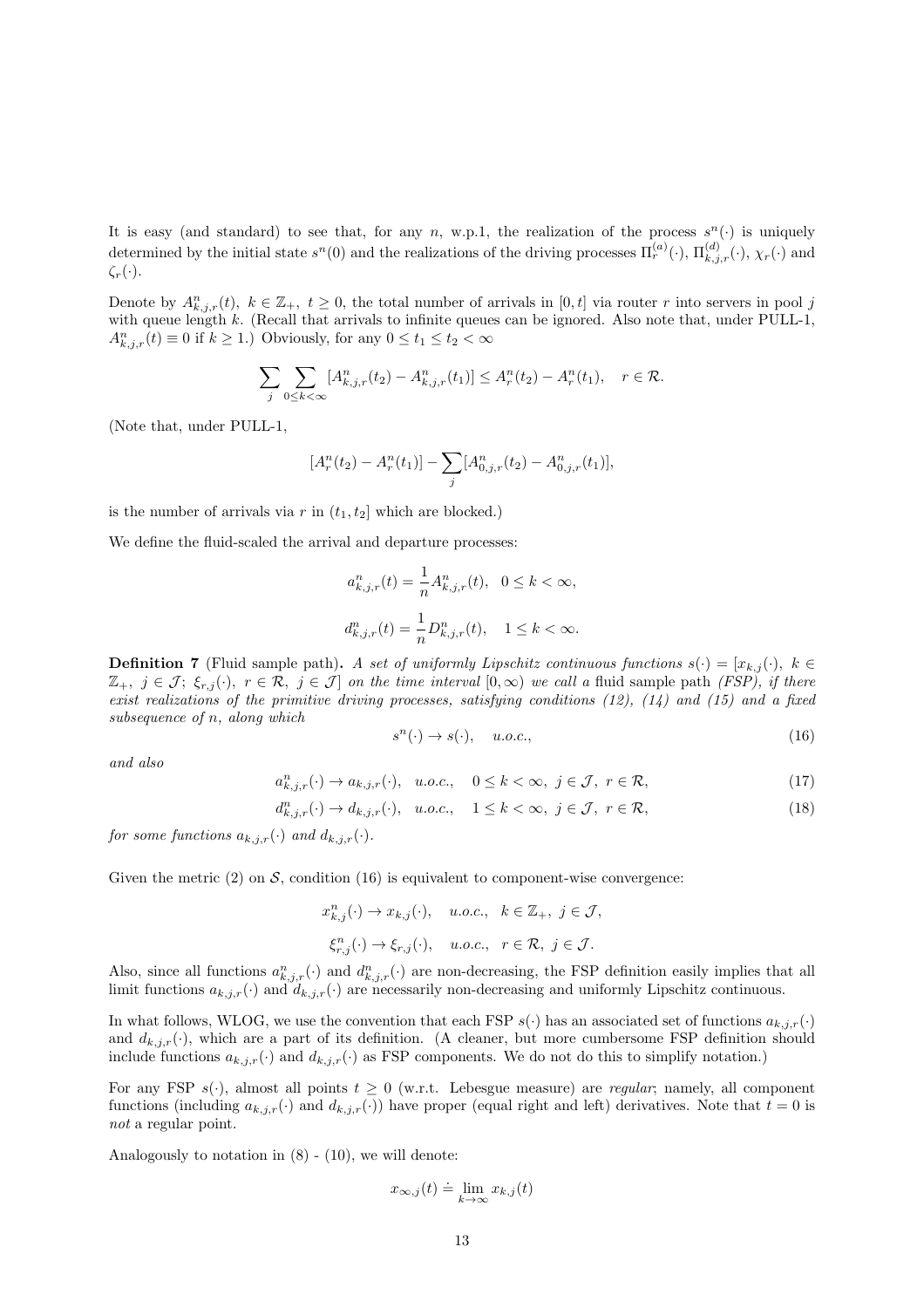$$
y_{k,j}(t) \doteq x_{k,j}(t) - x_{k+1,j}(t), \quad k \in \mathbb{Z}_+,
$$
  

$$
y_{\infty,j}(t) \doteq x_{\infty,j}(t) = \lim_{k \to \infty} x_{k,j}(t).
$$

For two FSPs  $s(\cdot)$  and  $\bar{s}(\cdot), s(\cdot) \leq \bar{s}(\cdot)$  is defined as  $s(t) \leq \bar{s}(t), t \geq 0$ .

**Lemma 8.** Consider a sequence in n of processes  $s^n(\cdot)$  with deterministic initial states  $s^n(0) \to s(0) \in S$ . Then w.p.1 any subsequence of n has a further subsequence, along which

$$
s^n(\cdot) \to s(\cdot) \quad u.o.c.,
$$

where  $s(\cdot)$  is an FSP.

Proof. The proof is analogous to that of Lemma 5 in [10]. We give it here for completeness. All processes  $a_{k,j,r}^n(\cdot)$  and  $d_{k,j,r}^n(\cdot)$  are non-decreasing. W.p.1 the primitive processes satisfy the FSLLN (12), (14) and (15). From here it is easy to observe the following: w.p.1 any subsequence of n has a further subsequence along which the u.o.c. convergences

$$
a_{k,j,r}^n(\cdot) \to a_{k,j,r}(\cdot), \quad d_{k,j,r}^n(\cdot) \to d_{k,j,r}(\cdot),
$$

hold for all  $(k, j, r)$ , with the limiting functions  $a_{k,j,r}(\cdot)$  and  $d_{k,j,r}(\cdot)$  being non-decreasing, uniformly Lipschitz continuous. Then, we use obvious relations between pre-limit process components:

$$
x_{1,j}^n(t) - x_{1,j}^n(0) = \sum_r a_{0,j,r}^n(t) - \sum_r d_{1,j,r}^n(t) - \sum_r a_{1,j,r}^n(t), \quad j \in \mathcal{J},
$$
  

$$
x_{k,j}^n(t) - x_{k,j}^n(0) = \sum_r a_{k-1,j,r}^n(t) - \sum_r d_{k,j,r}^n(t), \quad j \in \mathcal{J}, \ 2 \le k < \infty,
$$
  

$$
\xi_{r,j}^n(t) - \xi_{r,j}^n(0) = d_{1,j,r}^n(t) - a_{0,j,r}^n(t), \quad j \in \mathcal{J}, \ r \in \mathcal{R}.
$$

The result easily follows.  $\Box$ 

**Lemma 9.** (i) Suppose two FSPs, s(c) and  $\bar{s}(\cdot)$ , are such that  $s(0) \leq \bar{s}(0)$ , and for some  $\tau > 0$  (including possibly  $\tau = \infty$ ) these FSPs are the unique in  $[0, \tau)$  for the initial states s(0) and  $\bar{s}(0)$ , respectively. Then  $s(t) \leq \bar{s}(t)$  for  $0 \leq t < \tau$ .

(ii) For an FSP s( $\cdot$ ), at any  $t \geq 0$  such that

$$
\sum_{j} \xi_{rj}(t) > 0, \forall r \in \mathcal{R},\tag{19}
$$

 $(d/dt)x_{k,j}(t)$  and  $(d/dt)\xi_{r,j}(t)$  exist (for  $t=0$ , right derivatives exist) and

$$
\frac{d}{dt}x_{1,j}(t) = \frac{\lambda}{R} \sum_{r} \frac{\xi_{rj}(t)}{\sum_{\ell} \xi_{r\ell}(t)} - \mu_j y_{1,j}(t), \ j \in \mathcal{J},\tag{20}
$$

$$
\frac{d}{dt}x_{k,j}(t) = -\mu_j y_{k,j}(t) \le 0, \quad 2 \le k < \infty, \quad j \in \mathcal{J},\tag{21}
$$

$$
\frac{d}{dt}\xi_{rj}(t) = \frac{1}{R}y_{1j}\mu_j(t) - \frac{\lambda}{R} \frac{\xi_{rj}(t)}{\sum_{\ell} \xi_{r\ell}(t)}, \ r \in \mathcal{R}, \ j \in \mathcal{J}.
$$
\n(22)

(iii) If initial state  $s(0)$  of an FSP is such that (19) holds (for  $t = 0$ ) and  $\sum_j x_{2,j}(0) = 0$ , then the FSP is unique in the interval  $[0, \tau)$ , where  $\tau$  is the smallest time t when (19) no longer holds;  $\tau = \infty$  if such t does not exist.

(iv) The FSP s(·) with initial condition  $s(0) = s^*$  is unique, and it is stationary, i.e.  $s(t) \equiv s^*$ .

(v) Suppose:  $\xi_{rj}(t) = 0$ ,  $\forall r, \forall j; y_{1j}(t) \mu_j > 0$ ,  $\forall j; \sum_j y_{1j}(t) \mu_j > \lambda$ . Then, the following right derivatives exist and equal to

$$
\frac{d^+}{dt}\xi_{rj}(t) = \frac{1}{R} \left[ y_{1j}(t)\mu_j - \frac{y_{1j}(t)\mu_j}{\sum_{\ell} y_{1\ell}(t)\mu_{\ell}} \lambda \right], \ r \in \mathcal{R}, \ j \in \mathcal{J}.
$$
\n(23)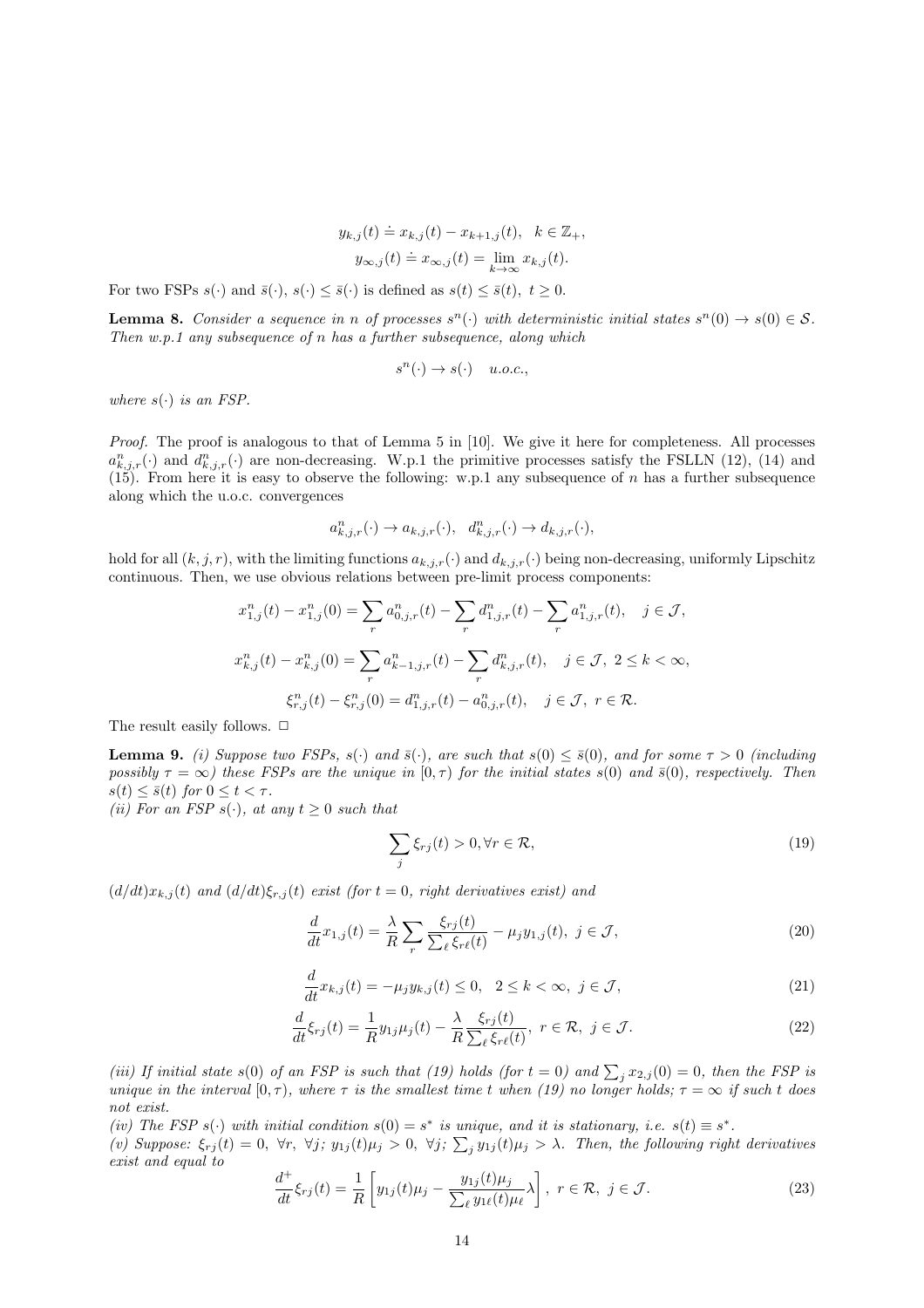(vi) Consider the system with  $B_j = 1$  for all j, and an FSP  $\bar{s}(\cdot)$  starting with the maximum initial state, namely  $x_{1,j}(0) = \beta_j$ ,  $x_{2,j}(0) = 0$ , for all j. Such an FSP  $\bar{s}(\cdot)$  is unique, monotone decreasing,  $\bar{s}(t_1) \geq$  $\bar{s}(t_2), t_1 \leq t_2$ , and is such that  $\bar{s}(t) \to s^*$ .

(vii) For any  $\epsilon > 0$ , there exist  $\tau > 0$  and  $\delta > 0$ , such that the following holds. If at time  $t \geq 0$ ,  $s(t) \geq s^*$ ,  $x_{1,j}(t) = \nu_j$  for all  $j \in \mathcal{J}$ , and  $x_{2,\ell}(t) \geq \epsilon$  for some fixed  $\ell$ , then

$$
x_{1,\ell}(\tau) \ge \nu_{\ell} + \delta.
$$

*Proof.* (i) Consider the sequences of processes  $s^n(\cdot)$  and  $\bar{s}^n(\cdot)$ , with fixed initial states such that  $s^n(0) \leq \bar{s}^n(0)$ , and  $s^{n}(0) \to s(0), \ \bar{s}^{n}(0) \to \bar{s}(0)$  as  $n \to \infty$ . By Lemma 5,  $s^{n}(t) \leq_{st} \bar{s}^{n}(t)$  for all  $t \geq 0$ . This, Lemma 8, and the FSPs uniqueness in  $[0, \tau)$  imply the result.

(ii) Consider a fixed  $t \geq 0$ , for which (19) holds. If  $s^{n}(\cdot)$  is a sequence of pre-limit trajectories defining FSP  $s(\cdot)$ , then in a fixed small neighborhood of t, condition  $\sum_j \xi_{rj}^n(u) > 0, \forall \mathcal{R}$ , holds for all sufficiently large n. This means that, for large n, all new arrivals in that time neighborhood are routed to idle servers; furthermore, the fraction of arrivals to router r that are sent to pool j is close to  $\xi_{rj}(t)/[\sum_{\ell} \xi_{r\ell}(t)]$ . Given the fact that FSP components are Lipschitz, and using the FSLLN properties of driving trajectories, we easily obtain  $(20)-(22)$ .

(iii) From (ii) we in particular have the following. For an FSP  $s(\cdot)$ , at any  $t \geq 0$  such that conditions (19) and

$$
x_{2,j}(t) = 0
$$
 [or, equivalently,  $y_{1,j}(t) = x_{1,j}(t)$ ],  $\forall j$ , (24)

hold, we have

$$
(d/dt)x_{k,j}(t) = 0, \quad k \ge 2, \ \forall j.
$$

Therefore, the condition (24) must hold in the interval  $[0, \tau)$ . In that interval,  $x_{1,j}(t) = y_{1,j}(t) = \beta_j - \sum_r \xi_{rj}$ , and therefore (22) becomes

$$
\frac{d}{dt}\xi_{rj}(t) = \frac{1}{R}(\beta_j - \sum_{r'} \xi_{r'j}(t))\mu_j - \frac{\lambda}{R} \frac{\xi_{rj}}{\sum_{\ell} \xi_{r\ell}}, \ r \in \mathcal{R}, \ j \in \mathcal{J}.
$$
\n(25)

We see that, in  $[0, \tau)$ , the FSP trajectory is uniquely determined by the solution to ODE (25).

(iv) By (ii) and the definition of  $x^*$ ,  $(d/dt)s(t) = 0$  if  $s(t) = s^*$ . Then we apply (iii).

(v) The proof will be in two steps. Since we consider the right derivatives only, WLOG, to simplify notation, let  $t = 0$ , and we consider an FSP with time being  $u \geq 0$ .

Step 1. We will use the following notation:  $w_i(u) = y_{1i}(u)\mu_i$ . For any r,

$$
\frac{d^+}{du}\sum_j \xi_{rj}(0) = \frac{1}{R}\sum_j w_j(0) - \frac{1}{R}\lambda.
$$
\n(26)

The meaning of this property is simple: the first term in the RHS is the (fluid-scaled) rate at which new r-pull-messages are generated, and the second term is the rate at which they are "used" (and removed). The formal argument is as follows. The FSP is such that

$$
\frac{d^+}{du} \sum_r \sum_j d_{1,j,r}(0) = \sum_j w_j(0);
$$

this is the total rate (at  $u = 0$ ) at which new pull-messages of all types are created. The derivative

$$
\frac{d^+}{du} \sum_r \sum_j a_{0,j,r}(0) \leq \lambda;
$$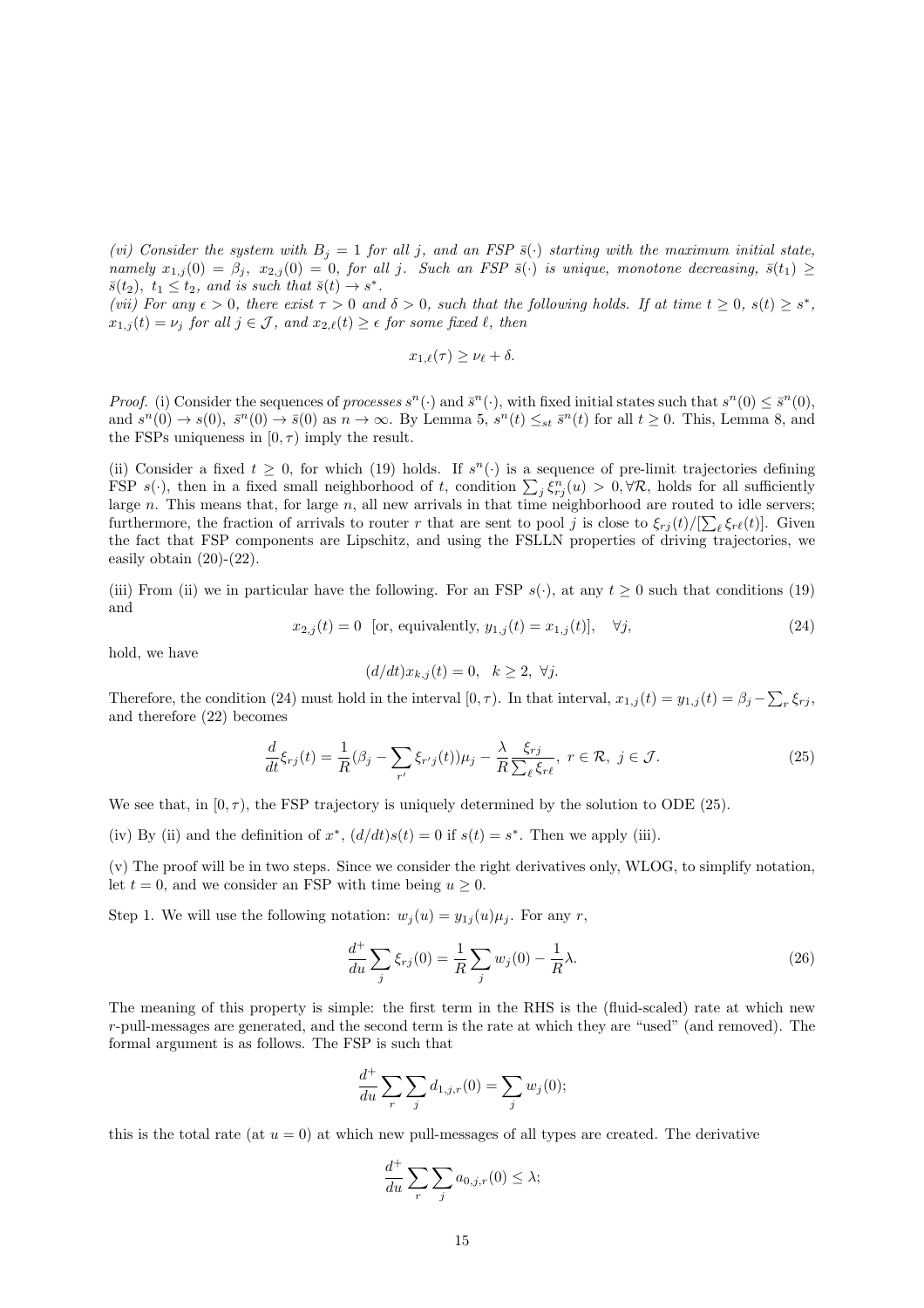this is the total rate (at  $u = 0$ ) at which pull-messages are used. Therefore, in a small interval [0,  $\epsilon$ ], the FSP is such that, for any  $u' \in (0, \epsilon]$ , there exists r' for which  $\sum_j \xi_{r'j}(u) > 0$  in a small interval  $(u' - 2\epsilon', u' + 2\epsilon')$ . This means that the pre-limit trajectories, defining this FSP, are such that, for all sufficiently large  $n$ , in  $(u'-\epsilon', u'+\epsilon')$ , the customers arriving at router r will have pull-messages to use, and will be routed only according to pull-messages (as opposed to the random uniform routing to a server in the entire system). Consider the interval  $(u'-\epsilon', u'+\epsilon')$ . Using analogous argument, we can find that there is a smaller interval  $(u'-\epsilon'', u'+\epsilon'') \subset (u'-\epsilon', u'+\epsilon')$  and  $r'' \neq r'$ , such that  $\sum_j \xi_{r''j}(u) > 0$  in  $(u'-\epsilon'', u'+\epsilon'')$ . Continuing this argument, we obtain that  $\sum_j \xi_{rj}(u) > 0$ ,  $\forall r$ , for  $u = u'$ , and therefore for all  $u \in (0, \epsilon]$ . In other words, (19) holds in  $(0, \epsilon]$ , so that  $(22)$  holds as well. Summing up  $(22)$  over j, we see that for  $u \in (0, \epsilon]$  the derivative  $\frac{d}{du}\sum_j \xi_{rj}(u)$  is equal to the RHS of (26) with time 0 replaced by u. Then we use the continuity of  $y_{1j}(\cdot)$ . This proves Step 1.

Step 2. Now we will establish (23), which, using the notations of this proof, can be written as

$$
\frac{d^+}{du}\xi_{rj}(0) = b_j \equiv \frac{1}{R} \left[ w_j(0) - \frac{w_j(0)}{\sum_{\ell} w_{\ell}(0)} \lambda \right] = \frac{w_j(0)}{R} \left[ \frac{\sum_{\ell} w_{\ell}(0) - \lambda}{\sum_{\ell} w_{\ell}(0)} \right].
$$
\n(27)

By (26), condition (19) holds in a sufficiently small interval  $(0, \epsilon]$ ,  $\epsilon > 0$ , so that (22) holds as well. Moreover, in  $(0, \epsilon], w_i(u) > 0$  for any j. Then, from (22) we see that  $\xi_{rj}(u) > 0$  for  $u \in (0, \epsilon],$  any j and any r. (If  $\xi_{ri}(u) = 0$  for some  $u \in (0, \epsilon],$  then by (22)  $(d/du)\xi_{ri}(u) > 0$  at that u, which is impossible.)

Fix any  $j$  and  $r$ . Consider function

$$
g_{rj}(u) = \ln[\xi_{rj}(u)/(b_j u)].
$$

For  $u \in (0, \epsilon],$ 

$$
\frac{d}{du}\xi_{rj}(u) = \frac{1}{R}w_j(u) - \frac{\lambda}{R}\frac{\xi_{rj}(u)}{\sum_{\ell}\xi_{r\ell}(u)}, \ j \in \mathcal{J}.
$$

We can write

$$
g'_{rj}(u) = \frac{\xi'_{rj}(u)}{\xi_{rj}(u)} - \frac{1}{u} = \frac{\xi'_{rj}(u) - \xi_{rj}(u)/u}{\xi_{rj}(u)}
$$

$$
\frac{\frac{1}{R}w_j(u) - \frac{\lambda}{R} \frac{\xi_{rj}(u)/u}{\sum_{\ell} \xi_{r\ell}(u)/u} - \xi_{rj}(u)/u}{\xi_{rj}(u)}.
$$

Now, using the Lipschitz continuity of the FSP, the facts that  $w_j(0) > 0$ ,  $\sum_{\ell} w_{\ell}(0) - \lambda > 0$ ,  $\xi_{rj}(u)/u$  is bounded (because  $\xi_{ri}(\cdot)$  is Lipschitz), and (26), we obtain

$$
g'_{rj}(u) \sim \frac{\frac{1}{R}w_j(0) - \lambda \frac{\xi_{rj}/u}{\sum_{\ell} w_{\ell}(0) - \lambda} - \xi_{rj}(u)/u}{\xi_{rj}(u)} = \frac{\frac{1}{R}w_j(0)[\sum_{\ell} w_{\ell}(0) - \lambda] - [\sum_{\ell} w_{\ell}(0)]\xi_{rj}(u)/u}{[\sum_{\ell} w_{\ell}(0) - \lambda]\xi_{rj}(u)},
$$

or, using definition of  $b_i$  in (27) and a little further algebra in the RHS,

$$
g'_{rj}(u) \sim \frac{\left[1 - \frac{\xi_{rj}(u)}{b_j u}\right] b_j \sum_{\ell} w_{\ell}(0)}{\left[\sum_{\ell} w_{\ell}(0) - \lambda\right] \xi_{rj}(u)}.
$$
\n(28)

=

Since FSP is Lipschitz,  $\xi_{rj}(u) \le cu, u \ge 0$ , for some  $c > 0$ . Consequently,  $g_{rj}(u) \le c'$  and  $\xi_{rj}(u)/(b_j u) \le c'$ for all  $u > 0$ . We obtain the following property. For any  $\delta > 0$ , we can choose  $\epsilon > 0$  small enough, so that for any  $u \in (0, \epsilon],$  condition  $g_{rj}(u) \geq \delta$  implies  $g'_{rj}(u) \leq -c_1/(c_2u)$ , where the constant  $c_1$  depends on  $\delta$ , and constant  $c_2$  does not. Since  $g_{rj}(u) \le c'$ ,  $u > 0$ , and  $\int_0^u (1/u') du' = \infty$ , we must have  $g_{rj}(u) \le \delta$  for all  $u \in (0, \epsilon]$ . Since this holds for an arbitrarily small  $\delta > 0$ , we obtain

$$
\limsup_{u \downarrow 0} g_{rj}(u) \le 0, \quad \text{or, equivalently,} \quad \limsup_{u \downarrow 0} \frac{\xi_{rj}(u)}{u} \le b_j. \tag{29}
$$

However, (26) means

$$
\lim_{u \downarrow 0} \frac{\sum_j \xi_{rj}(u)}{u} = \sum_j b_j.
$$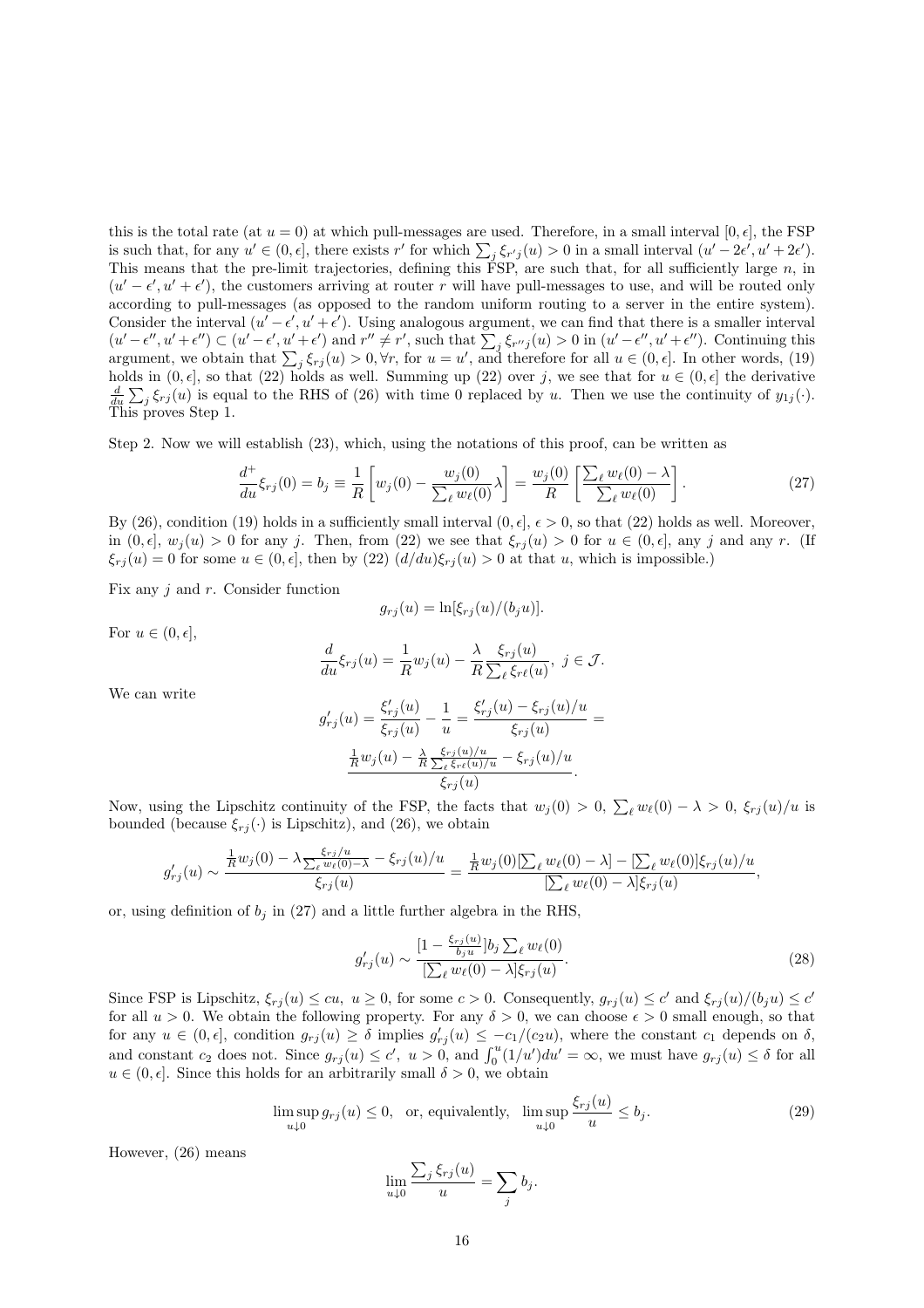This implies that (27) must hold, which completes Step 2.

(vi) By (v), condition (19) holds for  $\bar{s}(\cdot)$  at least in some small interval  $(0, \epsilon]$ , and it is unique in that interval. (This is because (v) gives unique initial condition for the ODE.) Moreover,  $\bar{s}(\cdot)$  is unique up to the first time  $\tau > 0$ , when condition (19) no longer holds; at this point in the proof we can only claim that  $\tau > 0$  – but it could be infinite or finite. Now, for each n, consider the processes  $s^n(\cdot)$ , starting from the maximum initial state. By Corollary 6, this process is monotone non-increasing. Let  $n \to \infty$ . Then, using Lemma 8, process  $s^n(\cdot)$  monotonicity, and FSP  $\bar{s}(\cdot)$  uniqueness in  $[0, \tau)$ , we obtain that FSP  $\bar{s}(\cdot)$  must be monotone non-increasing  $[0, \tau)$ . But then  $\tau$  cannot be finite. We proved that FSP  $\bar{s}(\cdot)$  is unique, monotone non-increasing in the entire interval  $[0, \infty)$ .

Since  $\bar{s}(\cdot)$  is non-increasing, as  $t \to \infty$ ,  $\bar{s}(t) \to s^{**}$  for some  $s^{**}$ . Let us show that  $s^{**} = s^*$ . First, since  $\bar{s}(0) \geq s^*$ , and the FSPs starting from those initial states are unique, by (i) we must have  $\bar{s}(t) \geq s^*$  for all  $t \geq 0$ . Therefore,  $s^{**} \geq s^*$ . Furthermore, it is easy to see from the structure of the ODE that governs  $\bar{s}(\cdot)$ that  $s^{**} \neq s^*$  is impossible; otherwise,  $\sum_j \bar{x}_{1j}(t) \downarrow \sum_j x_{1j}^{**} > \sum_j x_{1j}^*$ , which would imply that  $(d/dt) \sum_j \bar{x}_{1j}$ must stay negative bounded away from zero for all t.

(vii) From (ii) and definition of  $\nu_j$ , using relation  $y_{1,j}(t) = x_{1,j}(t) - x_{2,j}(t)$ , we have

$$
(d/dt)x_{1,j}(t) = \mu_j x_{2,j}(t), \ \ j \in \mathcal{J}.
$$

(For  $t = 0$  it is the right derivative.) Also from (ii), we observe that in a sufficiently small fixed neighborhood of time t, the expression for the derivative  $(d/ds)x_{1,\ell}(s)$  must be uniformly Lipschitz continuous. This implies that, for an arbitrarily small  $\epsilon_1 > 0$ , in a (further reduced) small neighborhood t,  $(d/ds)x_{1,\ell}(s) \geq \mu_j \epsilon - \epsilon_1$ ; which in turn implies the desired property.  $\Box$ 

# 5 System with unit buffer sizes

Here we consider a special system where all buffer sizes are equal to 1, i.e.  $B_j = 1$  for all j. The process  $s^{n}(\cdot)$  is automatically positive recurrent (Lemma 2).

**Lemma 10.** Suppose  $B_j = 1$  for all j. Then

$$
s^n(\infty) \Rightarrow s^*.\tag{30}
$$

*Proof.* Since space S is compact, any subsequence of n has a further subsequence, along which

$$
s^n(\infty) \Rightarrow s^\circ(\infty),\tag{31}
$$

where  $s^{\circ}(\infty)$  is a random element in S. We need to prove that

$$
s^{\circ}(\infty) = s^*, \quad w.p.1. \tag{32}
$$

For each n, consider the process  $s^n(\cdot)$ , starting from the maximum initial state:  $\xi_{rj}^n = 0$  for all j and r. By Corollary 6, process  $s^n(\cdot)$  is monotone non-increasing. Consider any fixed pair  $(r, j)$ . Fix arbitrary  $\epsilon > 0$ , and choose  $T > 0$  large enough so that the FSP  $\bar{s}(\cdot)$  starting from the maximum initial condition (as in Lemma 9(vi)) is such that  $\bar{\xi}_{rj}(T) \geq \xi_{rj}^* - \epsilon/2$ . Then, by Lemma 8,  $\mathbb{P}\{\xi_{rj}^n(T) \geq \xi_{rj}^* - \epsilon\} \to 1$ . From here and the fact that  $s^n(\cdot)$  is monotone non-increasing, we obtain

$$
\liminf_{n \to \infty} \mathbb{P}\{\xi_{rj}^n(\infty) \ge \xi_{rj}^* - \epsilon\} \ge \liminf_{n \to \infty} \mathbb{P}\{\xi_{rj}^n(T) \ge \xi_{rj}^* - \epsilon\} = 1.
$$

Therefore, since  $\{\xi_{rj} \geq \xi^*_{rj} - \epsilon\}$  is a closed set,

$$
\mathbb{P}\{\xi_{rj}^{\circ}(\infty) \geq \xi_{rj}^* - \epsilon\} \geq \limsup_{n \to \infty} \mathbb{P}\{\xi_{rj}^n(\infty) \geq \xi_{rj}^* - \epsilon\} \geq 1.
$$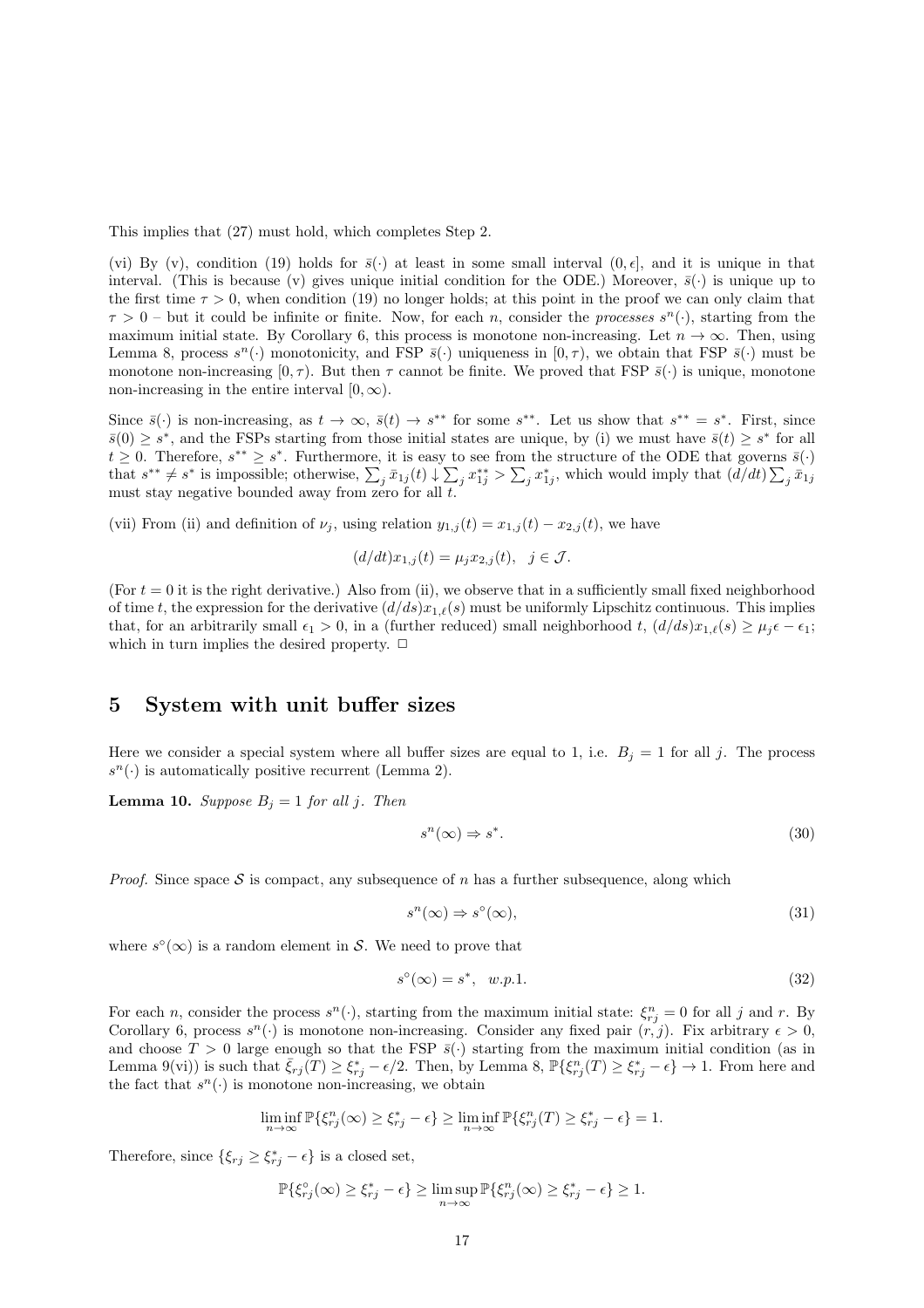This holds for any  $\epsilon > 0$ , so we have  $\mathbb{P}\{\xi_{rj}^{\circ}(\infty) \geq \xi_{rj}^*\} = 1$  for any pair  $(r, j)$ . This is equivalent to (recall that here we consider system with  $B_i = 1$  for all j)

$$
s^{\circ}(\infty) \leq_{st} s^*.
$$
\n<sup>(33)</sup>

Note that (33) implies  $x_j^{\circ}(\infty) \le x_j^* = \nu_j$ ,  $\forall j$ , w.p.1. To prove lemma, it remains to show that, in fact, (32) holds.

For a system with fixed parameter  $n$ , the (fluid-scaled) steady-state rate at which customers enter service (equal to the rate at which they leave service) is lower bounded by

$$
\sum_{r} (\lambda/R) \mathbb{P}\{\sum_{j} \xi_{rj}^{n}(\infty) > 0\},\
$$

which by (33) converges to  $\lambda$  as  $n \to \infty$ . But, this rate is obviously upper bound by  $\lambda$ . Therefore, for the steady-state rate at which customers leave service, we must have

$$
\lim_{n \to \infty} \mathbb{E} \sum_{j} \mu_j x_j^n(\infty) = \lambda.
$$

But,

$$
\lim_{n \to \infty} \mathbb{E} \sum_{j} \mu_j x_j^n(\infty) = \mathbb{E} \sum_{j} \mu_j x_j^\circ(\infty).
$$

$$
\mathbb{E} \sum_{j} \mu_j x_j^\circ(\infty) = \lambda.
$$
(34)

We conclude that

Suppose now that (33) holds, but (32) does not; namely, for at least one j, we have  $\mathbb{P}\{x_j^{\circ}(\infty) < \nu_j\} > 0$ . This is impossible, because then  $\mathbb{E} \sum_{j} \mu_j x_j^{\circ}(\infty) < \sum_{j} \mu_j \nu_j = \lambda$ , which contradicts (34). This proves (32).  $\Box$ 

# 6 Proof of Theorem 3

Recall that we consider a system with fixed buffer sizes  $B_j$ , some of which are infinite. Denote by  $\mathcal{J}_{\infty}$  the subset of pools j with  $B_j = \infty$ .

#### 6.1 Instability characterization.

Here we consider a system with the scaling parameter  $n$  being fixed. System *instability* means the originally defined process (i.e., with original – not compactified – state space) is not ergodic (i.e., not positive recurrent).

**Lemma 11.** Suppose the system is unstable. Then there exists  $j \in \mathcal{J}_{\infty}$  and  $\delta > 0$  such that the following holds. For any  $C > 0$ , there exists  $T = T(C) > 0$  such that, uniformly on all initial states, for any  $i \in \mathcal{N}_i$ ,

$$
\mathbb{P}\{Q_i^n(T) \ge C\} \ge \delta. \tag{35}
$$

Proof. It suffices to prove that the lemma statement holds uniformly on all *idle* initial states (i.e., such that  $Q_i^n(0)$ ,  $\forall i$ ). This follows from the fact that any initial state dominates one of the idle states, and from Lemma 5. Furthermore, for any  $T_0 > 0$ , uniformly on the idle initial states, with probability at least some  $\delta_0 > 0$ , the system in time  $T_1$  makes transition to the state where all queues are equal to 1:  $Q_i^n(T_0) = 1$ ,  $\forall i$ . Therefore, it suffices to prove the lemma statement for the single initial condition:  $Q_i^n(0) = 1$ ,  $\forall i$ ; this is the initial condition we assume from now on.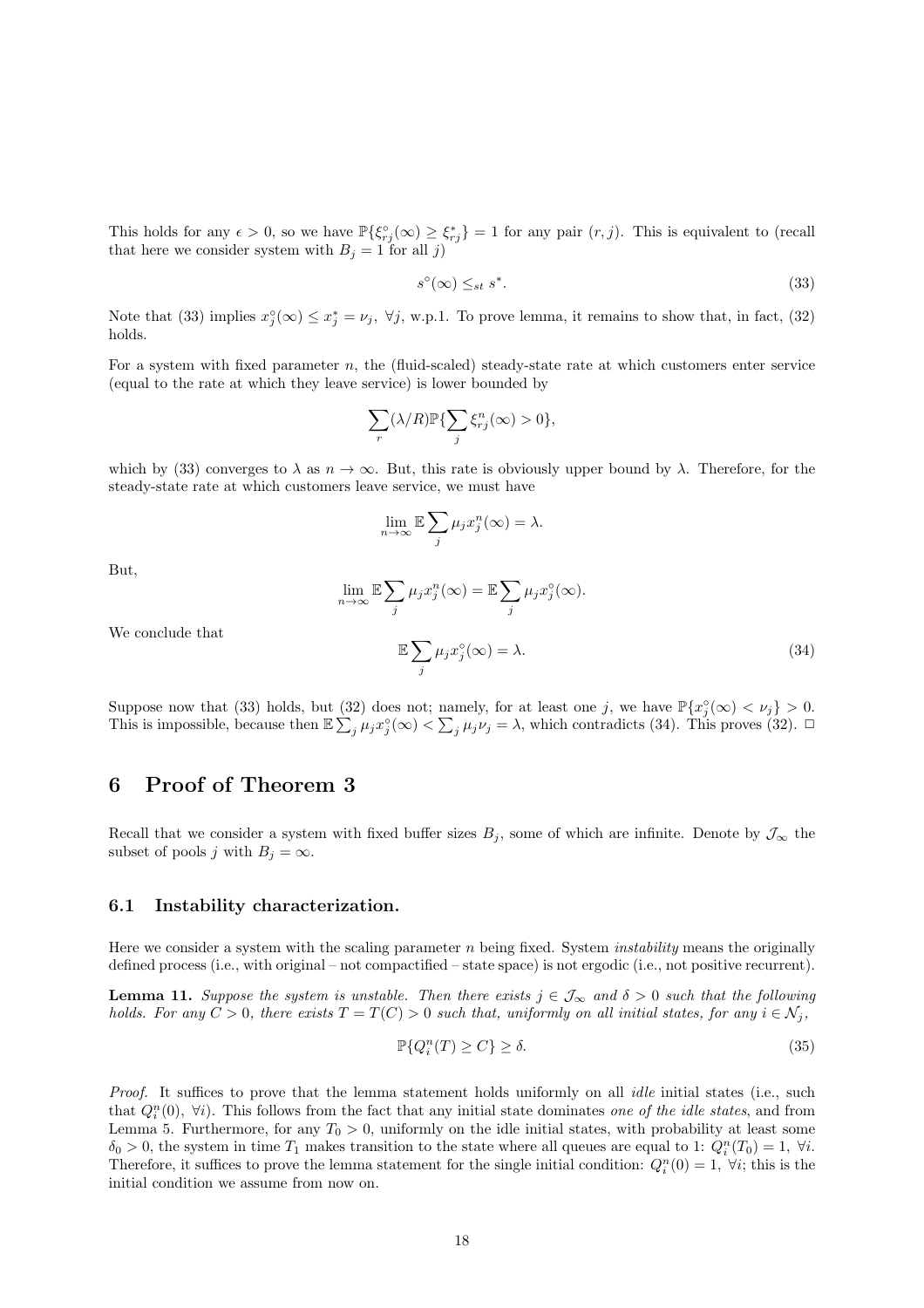The system is unstable, which means that  $\sum_i Q_i^n$  $\stackrel{P}{\rightarrow} \infty$ . Then, for any  $C > 0$ , we can pick a sufficiently large  $T > 0$ , such that

$$
\mathbb{P}\{\sum_i Q_i^n(T) \geq Cn\} \geq 1/2.
$$

But,

$$
\mathbb{P}\{\sum_{i}Q_{i}^{n}(T)\geq Cn\}\leq \sum_{i}\mathbb{P}\{Q_{i}^{n}(T)\geq C\}.
$$

Then, there exists j and  $i \in \mathcal{J}$  for which  $\mathbb{P}\{Q_i^n(T) \geq C\} \geq \delta = 1/(2n)$ ; then, by symmetry, this is true for all  $i \in \mathcal{J}$ . This is true for a sequence of  $C \uparrow \infty$  and the corresponding sequence of  $T = T(C)$ ; we choose a subsequence, for which the corresponding j is same. Clearly, this  $j \in \mathcal{J}_{\infty}$ . Therefore, the desired property holds for this j and  $\delta = 1/(2n)$ .  $\Box$ 

**Lemma 12.** Suppose the system is unstable. Consider  $j \in \mathcal{J}_{\infty}$  picked as in Lemma 11. Then for some  $\delta > 0$  and for any  $C > 0$  there exists  $T = T(C) > 0$  such that, uniformly on all initial states,

$$
\mathbb{P}\{\min_{i\in\mathcal{N}_j} Q_i^n(T) \ge C\} \ge \delta. \tag{36}
$$

*Proof.* The proof is by induction on subsets of  $\mathcal{N}_j$ . Suppose the lemma statement holds for subsets  $\hat{\mathcal{N}}_j \subset \mathcal{N}_j$ of cardinality at most  $\kappa < |\mathcal{N}_j|$ . Namely, for some  $\delta > 0$  and for any  $C > 0$  there exists  $T = T(C) > 0$  such that, uniformly on all initial states, for any subset  $\hat{\mathcal{N}}_j \subset \mathcal{N}_j$  with  $|\hat{\mathcal{N}}_j| \leq \kappa$ ,

$$
\mathbb{P}\{\min_{i\in\hat{\mathcal{N}}_j} Q_i^n(T) \ge C\} \ge \delta. \tag{37}
$$

Note that by Lemma 11 this is true for  $\kappa = 1$ ; this is the induction base. Pick any  $\hat{\mathcal{N}}_j \subset \mathcal{N}_j$  with  $|\hat{\mathcal{N}}_j| = \kappa$ , and an element  $m \in \mathcal{N}_j \setminus \hat{\mathcal{N}}_j$ . Since there only a finite number of subsets of  $\mathcal{N}_j$ , the induction step will be completed if we show that for some  $\delta' > 0$  and for any  $C > 0$  there exists  $T' = T'(C) > 0$  such that, uniformly on all initial states,

$$
\mathbb{P}\{\min_{i\in\hat{\mathcal{N}}_j\cup\{m\}} Q_i^n(T') \ge C\} \ge \delta'.\tag{38}
$$

Indeed, pick  $\delta$ , arbitrarily large C and the corresponding  $T = T(C)$ , so that (38) holds for the subset  $\hat{\mathcal{N}}_j$ . Pick any  $\epsilon \in (0, \delta)$ . For the same  $\delta$ , we can pick  $C_1 > 0$  so large that, if  $Q_m^n(0) \ge C_1$  then

$$
\mathbb{P}\{Q_m^n(T) \ge C\} \ge 1 - \epsilon.
$$

We can and do pick  $T_1 = T_1(C_1)$ , so that (35) holds with  $i = m, T = T_1$ , and  $C = C_1$ .

With arbitrary fixed inital state, we see that  $\mathbb{P}\{Q_m^n(T_1) \geq C_1\} \geq \delta$ . We also have

$$
\mathbb{P}\{\min_{i\in\hat{\mathcal{N}}_j} Q_i^n(T_1+T) \ge C \mid Q_m^n(T_1) \ge C_1\} \ge \delta
$$

and

$$
\mathbb{P}\{Q_m^n(T_1+T)\geq C \mid Q_m^n(T_1)\geq C_1\}\geq 1-\epsilon.
$$

Therefore,

$$
\mathbb{P}\{\min_{i\in\hat{\mathcal{N}}_j\cup\{m\}} Q_i^n(T_1+T)\geq C\}\geq\delta(\delta-\epsilon).
$$

This proves the induction step, with  $\delta' = \delta(\delta - \epsilon)$ , and  $T' = T_1 + T$  chosen, as a function of C, as described above.  $\Box$ 

**Lemma 13.** Suppose the system is unstable. Consider  $j \in \mathcal{J}_{\infty}$  picked as in Lemma 11 (and Lemma 12). Then, uniformly on all initial states,

$$
\min_{i \in \mathcal{N}_j} Q_i^n(t) \xrightarrow{P} \infty, \ \text{as} \ t \to \infty. \tag{39}
$$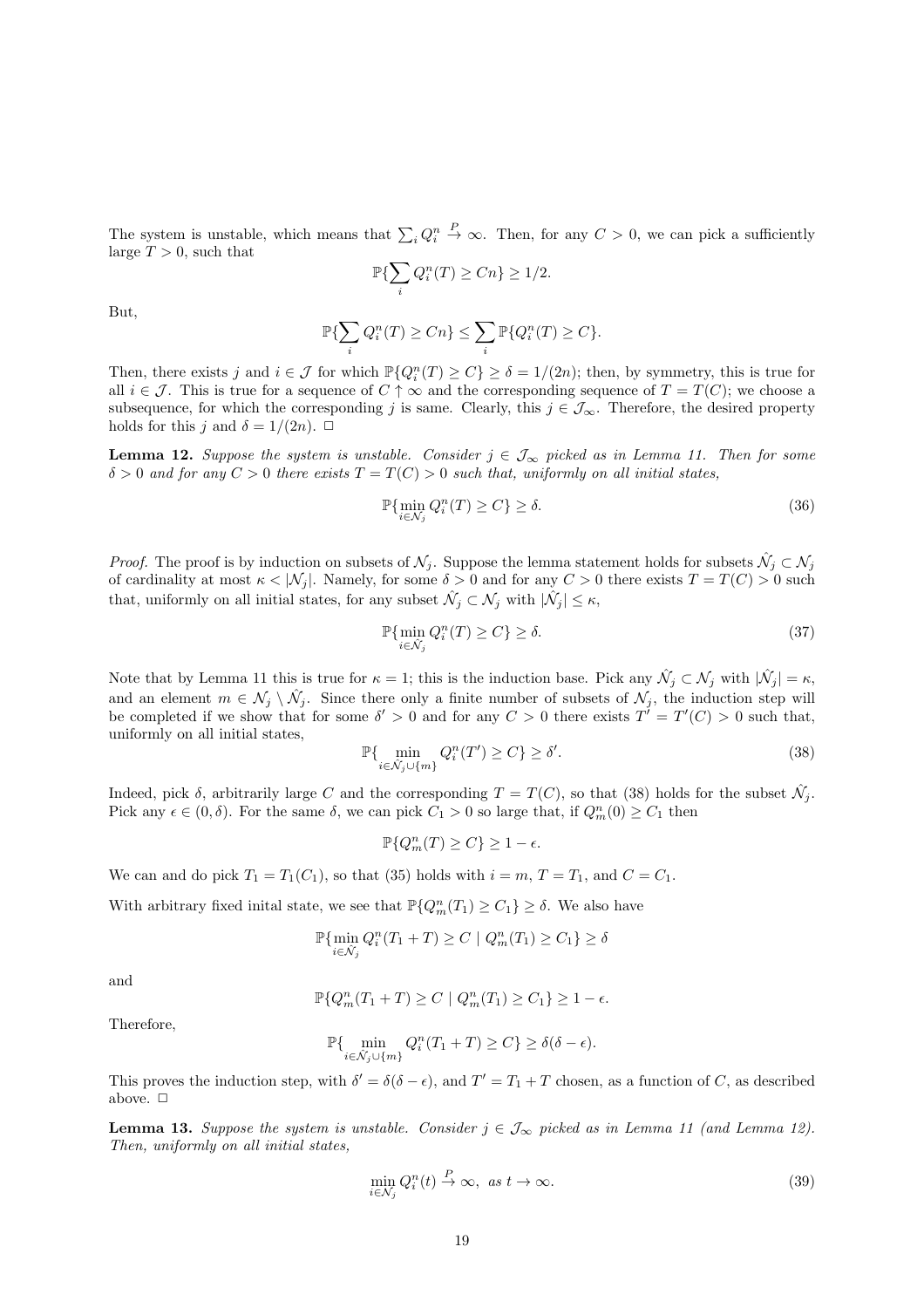*Proof.* First, we show that if the statement of Lemma 12 holds for some fixed  $\delta > 0$ , then it must hold for any  $\delta \in (0,1)$ . To show this, it suffices to verify the following fact: if the statement of Lemma 12 holds for some fixed  $\delta > 0$ , then it also holds for  $\delta' = \delta(1 - \epsilon) + (1 - \delta)\delta = \delta(2 - \delta - \epsilon)$  with arbitrarily small fixed  $\epsilon > 0$ . We will do just that.

Fix arbitrary initial state. Fix  $\epsilon > 0$ . Pick  $\delta$  as in Lemma 12, then pick arbitrarily large C and the corresponding  $T = T(C)$ , so that (36) holds. Choose  $C_1 > 0$  so large that, if  $\min_{i \in \mathcal{N}_j} Q_i^n(0) \ge C_1$  then

$$
\mathbb{P}\{\min_{i\in\mathcal{N}_i} Q_i^n(T) \ge C\} \ge 1 - \epsilon.
$$

Then, again using Lemma 12, choose  $T_1 = T_1(C_1)$  so that (36) holds with C and T replaced by  $C_1$  and  $T_1$ , respectively. We have

$$
\mathbb{P}\{\min_{i \in \mathcal{N}_i} Q_i^n(T_1) \ge C_1\} \ge \delta.
$$

Considering the system state at time  $T_1 + T$ , conditioning on the event  $\{\min_{i \in \mathcal{N}_j} Q_i^n(T_1) \geq C_1\}$  occurring or not, we obtain

$$
\mathbb{P}\{\min_{i\in\mathcal{N}_j} Q_i^n(T_1+T) \ge C\} \ge \delta(1-\epsilon) + (1-\delta)\delta = \delta'.
$$

Thus, the statement of Lemma 12 indeed holds, with  $\delta$  rechosen to be  $\delta'$ , and function  $T(C)$  rechosen to be  $T'(C)$ . Consequently, the statement of Lemma 12 holds for any  $\delta > 0$ .

Then, the statement of this lemma easily follows, because for any  $\delta \in (0,1)$  and arbitrarily large  $C > 0$  we can choose  $T = T(C)$  such that, for any initial state

$$
\mathbb{P}\{\min_{i \in \mathcal{N}_j} Q_i^n(t) \ge C\} \ge \delta
$$

for  $t = T$ . But then this is also true for all  $t \geq T$ .

Consider  $j \in \mathcal{J}_{\infty}$  picked as in Lemma 11 (and Lemmas 12 and 13). Consider a variant of the system, such that all queues in pool j are infinite,  $Q_i^n(t) \equiv \infty$ ,  $i \in \mathcal{N}_j$ , and buffer sizes in all other pools are equal to 1,  $B_\ell = 1, \ell \neq j$ . Recall that if a queue size is infinite at time 0, it remains infinite forever. Therefore, the process for this specific system, let us denote it  $\hat{S}^n(\cdot)$ , is a Markov chain with a *finite* state space. It has unique stationary distribution; then  $\hat{S}^n(\infty)$  is its random state in stationary regime. Since the state space is finite, the convergence to the stationary distribution is uniform on the initial states:

$$
\lim_{t \to \infty} \max_{\hat{S}^n(0)} \|Dist[\hat{S}^n(t)] - Dist[\hat{S}^n(\infty)]\| = 0.
$$

**Lemma 14.** Suppose the system is unstable. Consider  $j \in \mathcal{J}_{\infty}$  picked as in Lemma 11 (and Lemmas 12 and 13). Let an arbitrary initial state  $S<sup>n</sup>(0)$  be fixed. Consider a random element  $S<sup>n</sup>(\infty)$ , which is any limit in distribution of  $S<sup>n</sup>(t)$  along a subsequence of  $t \to \infty$ . (Recall that our process is viewed as having the compact state space, with possibly infinite queues. Then, any subsequence of  $t \to \infty$  has a further subsequence, along which  $S^n(t)$  converges in distribution.) Then,  $\hat{S}^n(\infty) \leq_{st} S^n(\infty)$ .

Proof. It will suffice to prove the following property; let us label it (P1): For any  $\epsilon_1 > 0$ ,  $\epsilon_2 > 0$  and any  $C > 0$ , there exists  $T' = T'(C)$  such that the following holds uniformly on all initial states  $S^n(0)$ . Process  $S^n(\cdot)$  can be constructed on a common probability space with another process  $\tilde{S}^n(\cdot)$ , so that there exists an event G with  $\mathbb{P}\{G\} \geq 1 - \epsilon_1$ , such that

$$
\mathbb{P}\{\min_{i \in \mathcal{N}_j} Q_i^n(T') \ge C \mid G\} = 1,
$$

$$
\tilde{S}^n(T') \text{ is dominated by } S^n(T') \text{ on the subset of servers } \mathcal{N} \setminus \mathcal{N}_j, \text{ on the event } G,
$$
  

$$
||Dist[\tilde{Q}^n(T')] - Dist[\hat{Q}^n(\infty)]|| \le \epsilon_2.
$$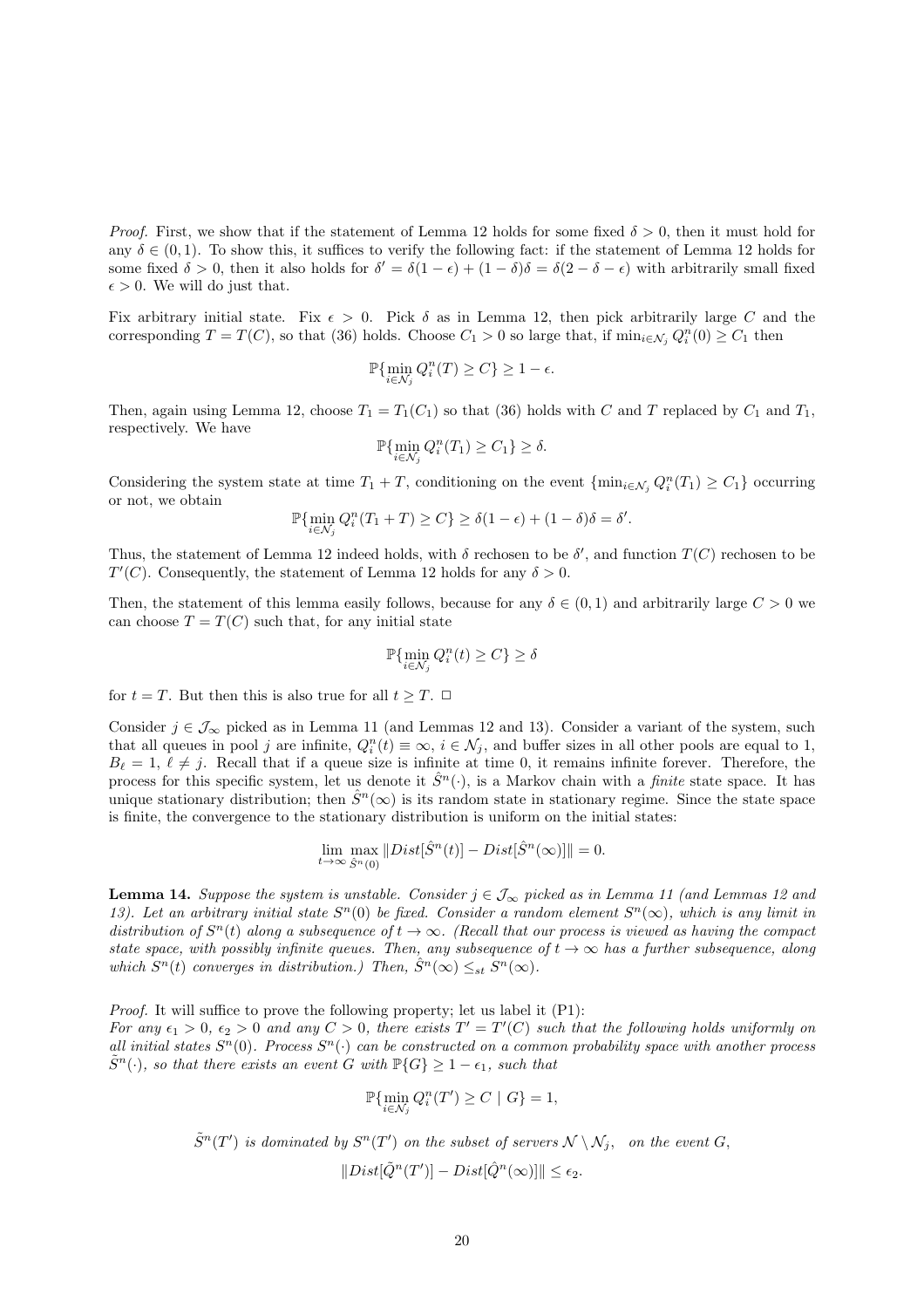We proceed with proving property (P1). Let us first choose  $T_2 > 0$  sufficiently large so that, uniformly on the initial states  $\hat{S}^n(0)$  of the process  $\hat{S}^n(\cdot)$ ,

$$
||Dist[\hat{Q}^n(T_2) - Dist[\hat{Q}^n(\infty)]|| \le \epsilon_2.
$$
\n(40)

Then, we choose  $C_1 > C$ , sufficiently large so that if  $\min_{i \in \mathcal{N}_j} Q_i^n(0) \geq C_1$  then with probability at least  $1-\epsilon_1/2$ ,  $\min_{i \in \mathcal{N}_j} \min_{0 \le t \le T_2} Q_i^n(t) \ge C$ . Then we choose  $T_1 = T_1(C_1) > 0$  sufficiently large so that, uniformly on the initial states  $S^{\overline{n}}(0)$ , the event

$$
\{\min_{i \mathcal{N}_j} Q_i^n(T_1) \ge C_1\}
$$

occurs with probability at least  $1 - \epsilon_1/2$ . We choose  $T' = T_1 + T_2$  and event G to be

$$
G = \{\min_{i \in \mathcal{N}_j} Q_i^n(T_1) \ge C_1, \quad \min_{i \in \mathcal{N}_j} \min_{T_1 \le t \le T'} Q_i^n(t) \ge C\}.
$$

We construct the process  $\tilde{S}^n(\cdot)$  as follows. In the time interval  $[0,T_1)$ ,  $\tilde{S}^n(\cdot)$  coincides with  $S^n(\cdot)$ . At time  $T_1$  we change the model for the process  $\tilde{S}^n(\cdot)$  by keeping buffer sizes in pool j to be infinite,  $\tilde{B}_j = \infty$ , and making buffer sizes in all other pools to be equal to 1,  $\tilde{B}_\ell = 1$  for  $\ell \neq j$ ; we also change all queue sizes in pool j to be infinite,  $\tilde{Q}_i^n(T_1) = \infty$ ,  $i \in \mathcal{N}_j$ , and leaving at most one customer in each queue in the other pools,

$$
\tilde{Q}_i^n(T_1) = 1 \wedge \tilde{Q}_i^n(T_1-), \ i \in \mathcal{N}_{\ell}, \ \ell \neq j.
$$

Starting time  $T_1$ , the process  $\tilde{S}^n(\cdot)$  is coupled to the process  $S^n(\cdot)$ , as described in Lemma 5, until the random time  $T_1 \leq \tau \leq \infty$  when  $\min_{i \in \mathcal{N}_j} Q_i^n(t) = 0$  for the first time after  $T_1$ . Obviously,  $\tau > T'$  on the event G. It remains to observe that in the interval  $[T_1, \tau)$ , the process  $S^n(\cdot)$  dominates  $\tilde{S}^n(\cdot)$  on the subset  $\mathcal{N} \setminus \mathcal{N}_i$  of servers.  $\Box$ 

Observe that  $\check{S}^n(\infty) \leq_{st} \hat{S}^n(\infty)$ , where  $\check{S}^n(\cdot)$  is the process for the system with  $B_i = 1$  for all j, considered in Lemma 10. Let  $\check{s}^n(\infty)$  and  $\hat{s}^n(\infty)$  be the random states (in stationary regime) for the corresponding mean-field (or, fluid-scaled) processes. Then, we obtain the following mean-field version of Lemma 14.

**Lemma 15.** Suppose the system is unstable. Consider  $j \in \mathcal{J}_{\infty}$  picked as in Lemma 11 (and Lemmas 12 – 14). Let an arbitrary initial state  $s^n(0)$  be fixed. Consider a random element  $s^n(\infty)$ , which is any limit in distribution of  $s^n(t)$  along a subsequence of  $t \to \infty$ . Then,  $\breve{s}^n(\infty) \leq_{st} \breve{s}^n(\infty) \leq_{st} s^n(\infty)$ .

Finally, note that Lemma 10 proves that,  $\ddot{s}^n(\infty) \Rightarrow s^*$  as  $n \to \infty$ .

### 6.2 Theorem 3 proof.

For each n, consider the process, starting from any fixed initial state  $s<sup>n</sup>(0)$ . We have

$$
\limsup_{T \to \infty} (1/T) \int_0^T \left[ \mathbb{E} \sum_{\ell} \mu_j x_{1\ell}^n(t) \right] dt \le \lambda,
$$
\n(41)

because the LHS is the lim sup of the time-averaged expected (fluid-scaled) number of customer service completions over the interval  $[0, T]$ , which cannot exceed the limit of the time-averaged expected (fluidscaled) number of customer arrivals.

Suppose the system is unstable for infinitely many  $n$ . This leads to a contradiction as follows. Consider an infinite subsequence of those  $n$ , for which the system is unstable. Moreover, we choose, if necessary, a further subsequence, along which we can apply Lemma 15 with the same value of j. Namely, for each such  $n-$  and same fixed j – choose a sequence of values of time T increasing to infinity (this sequence may depend on n), along which  $s^n(T) \Rightarrow s^n(\infty)$ , where  $\check{s}^n(\infty) \leq_{st} \hat{s}^n(\infty) \leq_{st} s^n(\infty)$ . Along this sequence of T,

$$
\lim_{T \to \infty} (1/T) \int_0^T \left[ \mathbb{E} \sum_{\ell} \mu_j x_{1\ell}^n(t) \right] dt = \mathbb{E} \sum_{\ell} \mu_\ell x_{1\ell}^n(\infty). \tag{42}
$$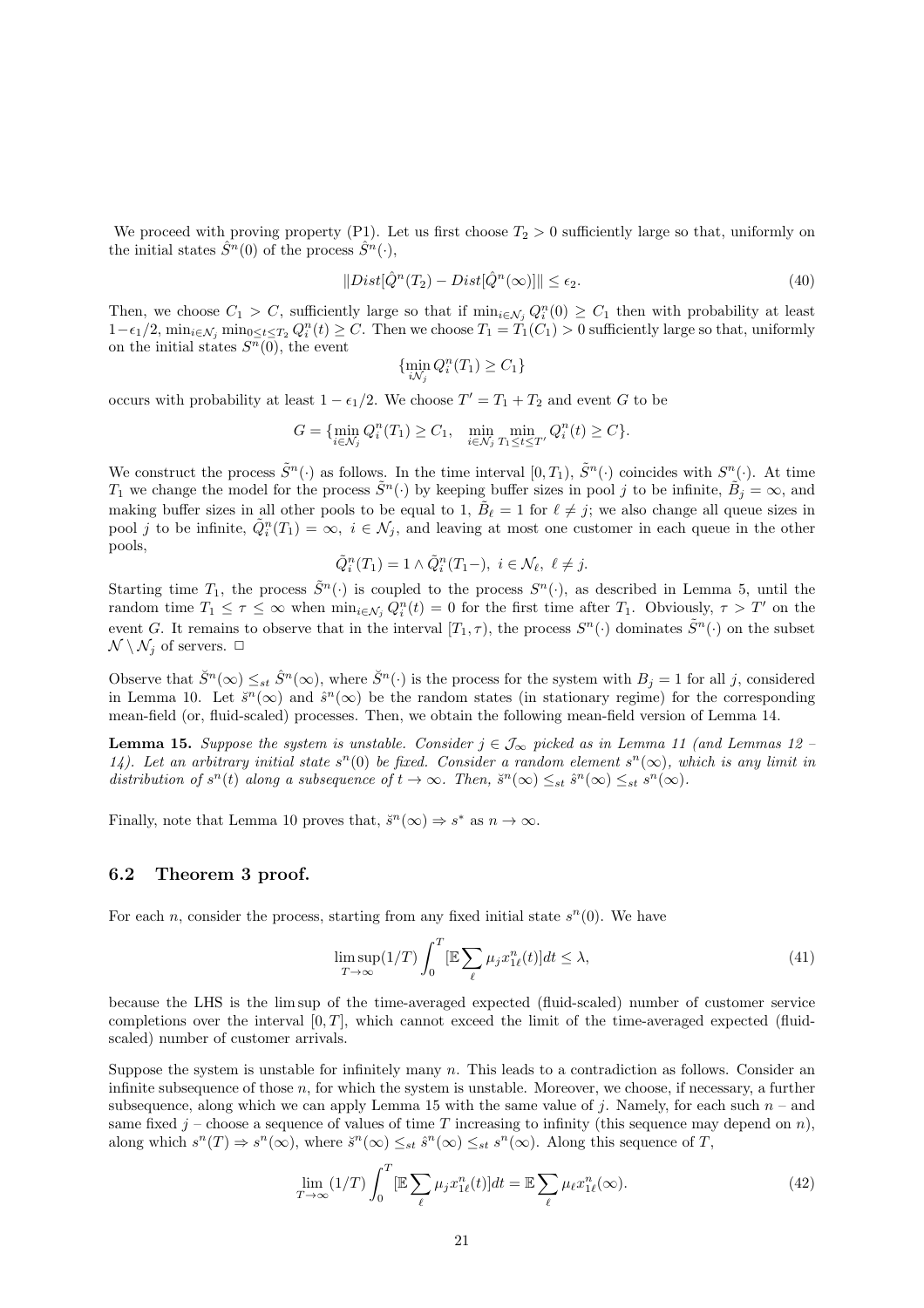Recall that  $\ddot{s}^n(\infty) \Rightarrow s^*$  as  $n \to \infty$ . This implies that if we consider any subsequential (in n) distributional limit  $\hat{s}^n(\infty) \Rightarrow \hat{s}(\infty)$ , it is such that  $\hat{x}_{1\ell}(\infty) \geq \nu_{\ell}$  for all j; but, from the definition of process  $\hat{s}^n(\cdot)$ ,  $\hat{x}_{1j}(\infty) = \beta_j$ . We see that, as  $n \to \infty$ , the RHS in (42) converges to  $\mu_j \beta_j + \sum_{\ell \neq j} \mu_\ell \nu_\ell > \lambda$ . This contradicts the fact that (41) must hold for each  $n. \Box$ 

# 7 Proof of Theorem 4

Space  $S$  is compact. Therefore, any subsequence of n has a further subsequence, along which

$$
s^n(\infty) \Rightarrow s^\circ(\infty),\tag{43}
$$

where  $s^{\circ}(\infty)$  is a random element in S. Therefore, to prove Theorem 4 it suffices to show that any limit in  $(43)$  is equal to  $s^*$  w.p.1.

From Lemma 10, we obtain the following Corollary 16, because  $s<sup>n</sup>(\infty)$  for a system with arbitrary buffer sizes  $B_j \geq 1$  stochastically dominates that for the system with  $B_j = 1$  for all j, and therefore this relation holds also for the limit  $s^{\circ}(\infty)$ .

**Corollary 16.** Any subsequential limit  $s^{\circ}(\infty)$  in (43) is such that

$$
s^* \le s^\circ(\infty), \quad w.p.1.
$$

*Proof of Theorem 4.* Consider any subsequential limit  $s^{\circ}(\infty)$  in (43), along a subsequence of *n*; for the rest of the proof, we consider this subsequence. By Corollary 16,

$$
\mathbb{E}\sum_{j}\mu_{j}x_{1,j}^{\circ}(\infty)\geq\lambda.
$$

On the other hand, for any  $n$ , the (fluid-scaled) steady-state rate of service completions in the system is

$$
\mathbb{E}\sum_{j}\mu_{j}x_{1,j}^{n}(\infty)\leq\lambda;
$$

this implies

$$
\mathbb{E}\sum_{j}\mu_{j}x_{1,j}^{\circ}(\infty)=\lim_{n\to\infty}\mathbb{E}\sum_{j}\mu_{j}x_{1,j}^{n}(\infty)\leq\lambda.
$$

Therefore,

$$
\mathbb{E}\sum_{j}\mu_{j}x_{1,j}^{\circ}(\infty)=\lambda,
$$

which (by Corollary 16) implies

Now, (44) means that, w.p.1 for each 
$$
j, \sum_r \xi_{rj}^{\circ}(\infty) = \sum_r \xi_{rj}^*
$$
, which along with Corollary 16 implies  

$$
\xi_{rj}^{\circ}(\infty) = \xi_{rj}^*, \quad j \in \mathcal{J}, \quad r \in \mathcal{R}, \quad w.p.1.
$$

$$
(44)
$$

It remains to show that

$$
x_{2,j}^{\circ}(\infty) = 0, \ j \in \mathcal{J}, \quad w.p.1. \tag{45}
$$

Suppose not, namely, for at least one  $\ell$ ,  $\mathbb{P}\lbrace x_{2,\ell}^{\circ}(\infty) > \epsilon \rbrace = 2\epsilon_1$ , for some  $\epsilon > 0$ ,  $\epsilon_1 > 0$ . Then, for all sufficiently large  $n, \mathbb{P}\{x_{2,\ell}^n(\infty) > \epsilon\} > \epsilon_1$ . For each sufficiently large n, consider a stationary version of  $s^n(\cdot)$ , that is  $s^n(t) \stackrel{d}{=} s^n(\infty)$  for all  $t \geq 0$ . Then  $\mathbb{P}\{x_{2,\ell}^n(0) > \epsilon\} > \epsilon_1$ . Now, employing Lemma 8 and Lemma 9(vii), we can easily show that, for some  $\tau > 0$ ,  $\delta > 0$ , and all large n,

$$
\mathbb{P}\{x_{1,\ell}^n(\tau) \ge \nu_\ell + \delta/2\} > \epsilon_1/2.
$$

But then

$$
\mathbb{P}\{x_{1,\ell}^{\circ}(\infty) \ge \nu_{\ell} + \delta/2\} \ge \limsup_{n \to \infty} \mathbb{P}\{x_{1,\ell}^n(\tau) \ge \nu_{\ell} + \delta/2\} \ge \epsilon_1/2,
$$

a contradiction with (44), which proves (45).  $\Box$